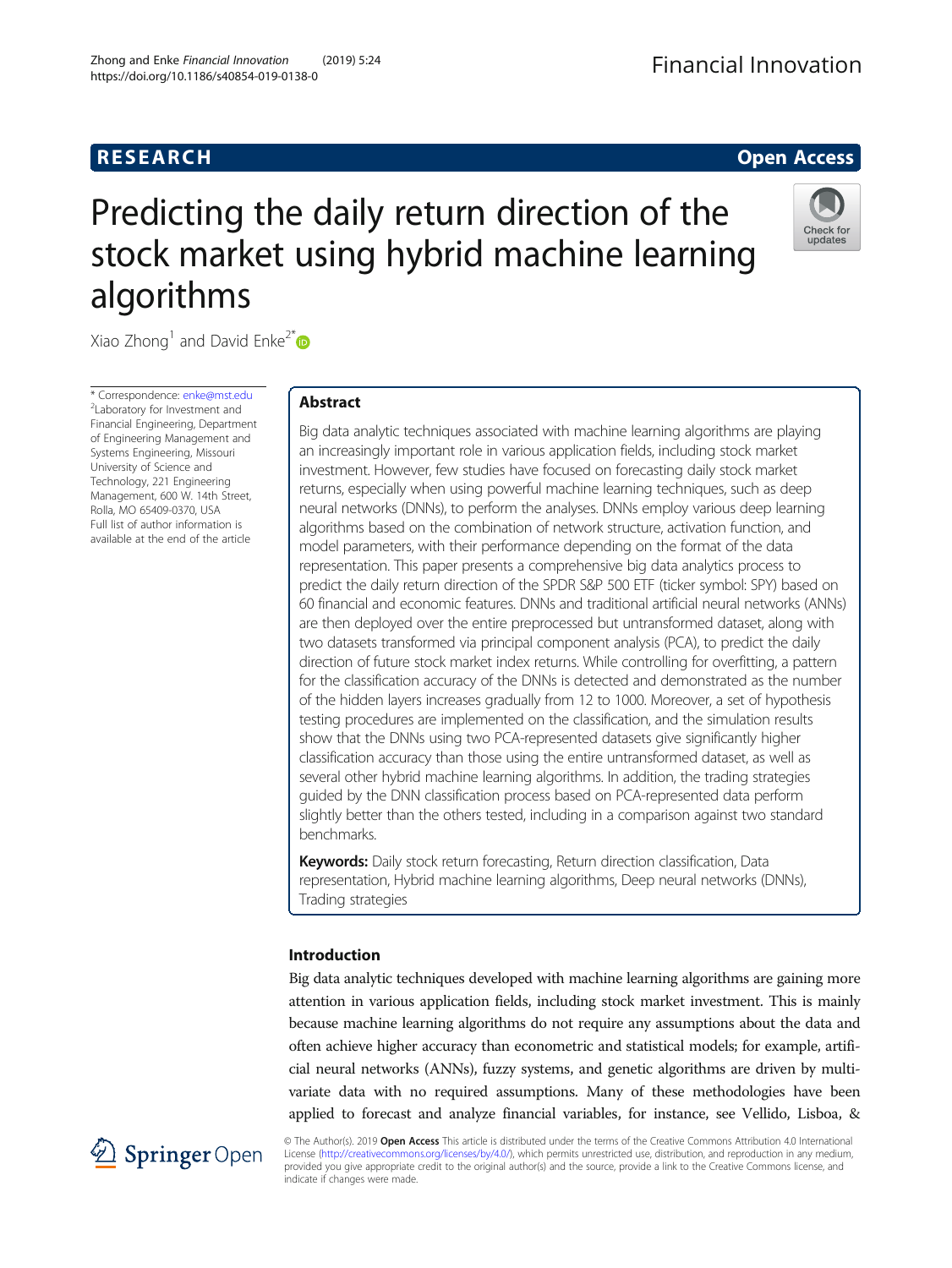Meehan [\(1999](#page-19-0)); Kim & Han ([2000\)](#page-19-0); Cao & Tay ([2001\)](#page-19-0); Thawornwong, Dagli, & Enke ([2001\)](#page-19-0); Bogullu, Enke, & Dagli [\(2002\)](#page-19-0); Hansen & Nelson ([2002\)](#page-19-0); Wang [\(2002](#page-19-0)); Chen, Leung, & Daouk [\(2003\)](#page-19-0); Zhang ([2003\)](#page-19-0); Chun & Kim ([2004\)](#page-19-0); Shen & Loh [\(2004](#page-19-0)); Thawornwong & Enke ([2004\)](#page-19-0); Armano, Marchesi, & Murru ([2005\)](#page-19-0); Enke & Thawornwong [\(2005](#page-19-0)); Ture & Kurt ([2006\)](#page-19-0); Amornwattana et al. ([2007\)](#page-19-0); Enke & Mehdiyev [\(2013](#page-19-0)); Zhong & Enke ([2017a](#page-19-0), [2017b](#page-19-0)); Huang & Kou [\(2014](#page-19-0)); Huang, Kou, & Peng ([2017\)](#page-19-0); and Nayak & Misra ([2018\)](#page-19-0). A comprehensive review of these studies was conducted by Atsalakis & Valavanis ([2009\)](#page-19-0) and Vanstone & Finnie [\(2009](#page-19-0)). With nonlinear, data-driven, and easy-to-generalize characteristics, multivariate analysis with ANNs has become a dominant and popular analysis tool in finance and economics. Refenes, Burgess, & Bentz ([1997\)](#page-19-0) and Zhang, Patuwo, & Hu ([1998\)](#page-19-0) review the use of using ANNs as a forecasting method in different areas of finance and investing, including financial engineering.

Recently, deep learning has emerged as a powerful machine learning technique owing to its far-reaching implications for artificial intelligence, although deep learning methods are not currently considered as an all-encompassing solution for the effective application of artificial intelligence. ANNs using different deep learning algorithms are categorized as deep neural networks (DNNs), which have been applied to many important fields, such as automatic speech recognition, image recognition, natural language processing, drug discovery and toxicology, customer relationship management, recommendation systems, and bioinformatics where they have often been shown to produce improved results for different tasks.

Moreover, it is critical for neural networks with different topologies to achieve accurate results with a deliberate selection of input variables (Lam, [2004](#page-19-0); Hussain et al., [2007\)](#page-19-0). The most influential and representative inputs can be chosen using mature dimensionality reduction technologies, such as principal component analysis (PCA), and its variants fuzzy robust principal component analysis (FRPCA) and kernel-based principal component analysis (KPCA), among others. PCA is a classical and well-known statistical linear method for extracting the most influential features from a high-dimensional data space. van der Maaten et al. [\(2009\)](#page-19-0) compare PCA with 12 front-ranked nonlinear dimensionality reduction techniques, such as multidimensional scaling, Isomap, maximum variance unfolding, KPCA, diffusion maps, multilayer autoencoders, locally linear embedding, Laplacian eigenmaps, Hessian LLE, local tangent space analysis, locally linear coordination, and manifold charting, by applying each on self-created and natural tasks. The results show that although nonlinear techniques perform well on selected artificial data, none of them outperforms the traditional PCA using real-world data. In addition, Sorzano, Vargas, & Pascual-Montano [\(2014](#page-19-0)) state that among the available dimensionality reduction techniques, PCA and its versions, such as the standard PCA, robust PCA, sparse PCA, and KPCA, are still preferred for their simplicity and intuitiveness.

Few studies have focused on forecasting daily stock market returns using hybrid machine learning algorithms. Zhong & Enke [\(2017a\)](#page-19-0) present a study of dimensionality reduction with an application to predict the daily return direction of the SPDR S&P 500 ETF (ticker symbol: SPY) using ANN classifiers. They compare various ANN models and find that among the PCA and its two popular variants, FRPCA and KPCA, PCA-based ANN classifiers are shown to be the best predictor of the ETF daily return direction over various datasets transformed using PCA (Zhong & Enke, [2017a](#page-19-0)). Also, Zhong & Enke ([2017b\)](#page-19-0) perform a comprehensive data mining procedure, including both cluster and classification mining,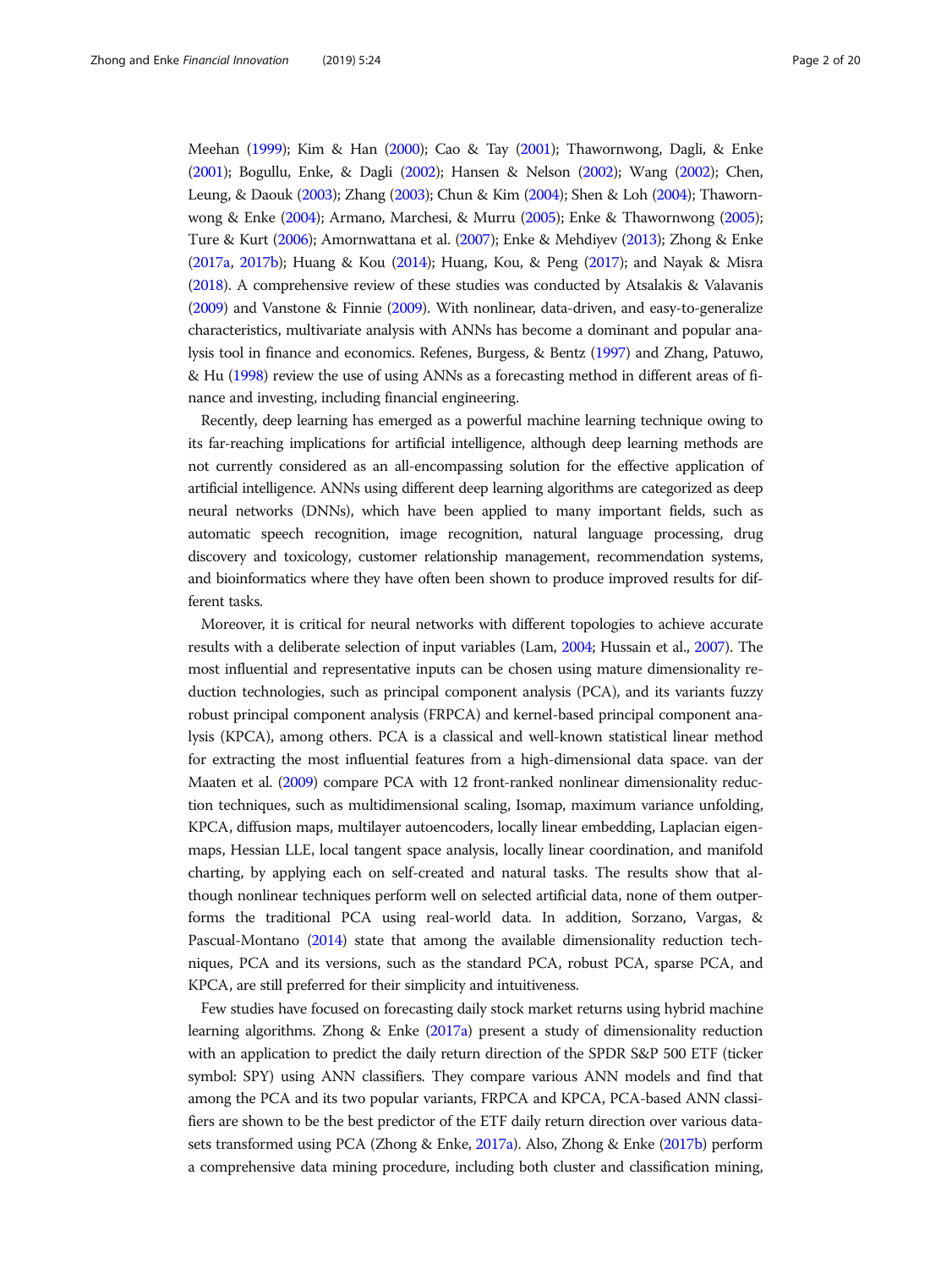to forecast the ETF daily return direction. They show that PCA-based ANN classifiers lead to significantly higher accuracy than three different PCA-based logistic regression models, including those that have successfully used fuzzy c-means clustering. Chong, Han, & Park ([2017\)](#page-19-0) recently examine the advantages and drawbacks of using deep learning algorithms for stock analysis and prediction, but their study focuses on intraday stock return forecasting.

In this study, the daily return direction of the SPDR S&P 500 ETF is forecasted using a deliberately designed classification mining procedure based on hybrid machine learning algorithms. This process begins by preprocessing the raw data to deal with missing values, outliers, and mismatched samples. The ANNs and DNNs, each acting as classifiers, are then used with both the entire untransformed dataset and the PCA-represented datasets to forecast the direction of future daily market returns. The remainder of this paper discusses the details of the study and is organized as follows. The data description and preprocessing are introduced next, including the transformation of the entire data set via PCA. The architectures, network topology, and learning algorithms of the newly developed DNNs, along with the previously successful benchmark ANNs, both of which are used for return direction classification, are then discussed. The forecasting procedure of three different datasets with the DNN classifiers are then described, together with the classification results and the pattern of the classification accuracy relevant to the number of hidden layers. A standard benchmark is also compared with the PCA-based ANN classifiers results. The simulation results from trading strategies based on the DNN classifiers over the three datasets are compared to each other, and the results of the ANN-based trading strategies as compared with two benchmarks are then discussed. Finally, concluding remarks and proposed future work are provided.

## Data description and preprocessing

#### Data description

The dataset utilized in this study includes the daily direction (up or down) of the closing price of the SPDR S&P 500 ETF (ticker symbol: SPY) as the output, along with 60 financial and economic factors as input features. This daily data is collected from 2518 trading days between June 1, 2003 and May 31, 2013. The 60 potential features can be divided into 10 groups, including the SPY return for the current day and the three previous days, the relative difference in percentage of the SPY return, the exponential moving averages of the SPY return, Treasury bill (T-bill) rates, certificate of deposit rates, financial and economic indicators, term and default spreads, exchange rates between the USD and four other currencies, the return of seven major world indices (other than the S&P 500), the SPY trading volume, and the return of eight large capitalization companies within the S&P 500 (which is a market cap weighted index and driven by the larger capitalization companies within the index). These features, which are a mixture of those identified by various researchers (Cao & Tay, [2001;](#page-19-0) Thawornwong & Enke, [2004;](#page-19-0) Armano, Marchesi, & Murru, [2005;](#page-19-0) Enke & Thawornwong, [2005;](#page-19-0) Niaki & Hoseinzade, [2013;](#page-19-0) and Zhong & Enke, [2017a](#page-19-0), [2017b](#page-19-0)), are included as long as their values are released without a gap of more than five continuous trading days during the study period. The details of these 60 financial and economic factors, including their descriptions, sources, and calculation formulas, are given in Table [10](#page-15-0) of the Appendix.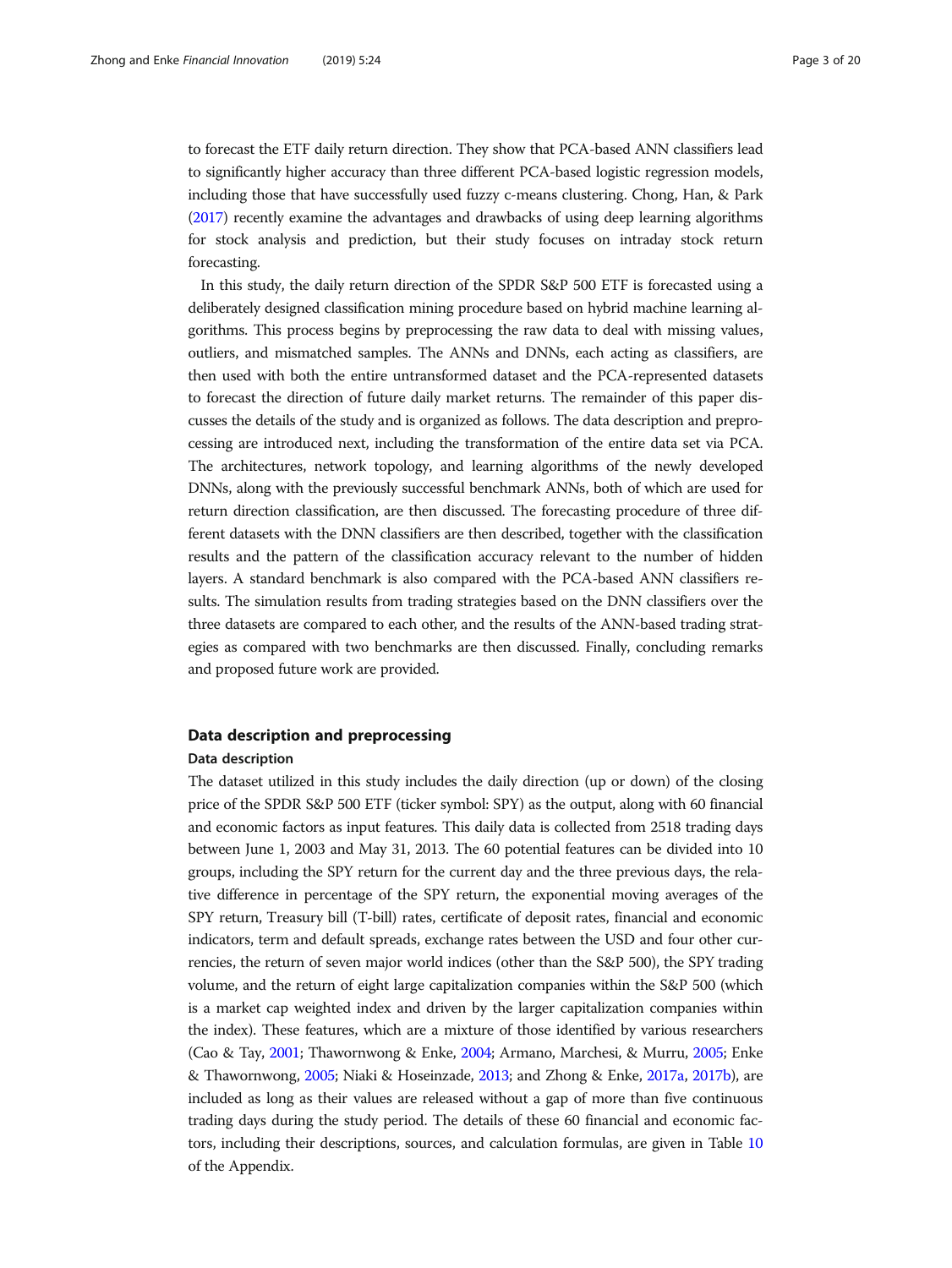#### Data preprocessing

Given that the data used in this study cover 60 factors over 2518 trading days, there invariably exist missing values, mismatching samples, and outliers. Yet, the data quality is an important factor that can make a difference in the prediction accuracy, and therefore, preprocessing the raw data is necessary. Using the 2518 trading days during the 10-year period, the collected samples from other days are initially deleted. If there are  $n$  values for any variable or column that are continuously missing, the average of the  $n$  existing values on both sides of the missing values are used to fill in the  $n$  missing values. A simple but classical statistical principle is employed to detect the possible outliers (Navidi, [2011\)](#page-19-0). The possible outliers are then adjusted using a similar method to the one used by Cao & Tay ([2001](#page-19-0)). Specifically, for each of the 60 factors or columns in the data, any value beyond the interval  $(Q_1 - 1.5 * IQR, Q_3 + 1.5 * IQR)$  is regarded as a possible outlier, with the factor value replaced by the closer boundary of the interval. Here,  $Q_1$  and  $Q_3$  are the first and third quartiles, respectively, of all the values in that column, and  $IQR = Q_3 - Q_1$  is the interquartile of those values. The symmetry of all adjusted and cleaned columns can be checked using histograms or statistical tests. For example, Figure 1 includes the histograms of factor  $SPY_t$  (i.e., the SPY current daily return), before and after data preprocessing (Zhong & Enke, [2017a](#page-19-0)). It can be observed that the outliers are removed, and the symmetry is achieved after adjustments.

In this study, the ANNs and DNNs for pattern recognition are used as the classifiers. At the start of the classification mining procedure, the cleaned data are sequentially partitioned into three parts: training data (the first 70% of the data), validation data (the last 15% of the first 85% of the data), and the testing data (the last 15% of the data).

As one of the earliest multivariate techniques, PCA aims to construct a low-dimensional representation of the data while maintaining the maximal variance and covariance structure of the data (Jolliffe, [1986\)](#page-19-0). To achieve this goal, a linear mapping W that can maximize  $W<sup>T</sup>var$  (  $X$ )W, where var(X) is the variance-covariance matrix of the data X, needs to be created. Given that W is formed by the principal eigenvectors of  $var(X)$ , PCA turns out to be an eigenproblem  $var(X)W = \lambda W$ , where  $\lambda$  represents the eigenvalues of var(X). It is also

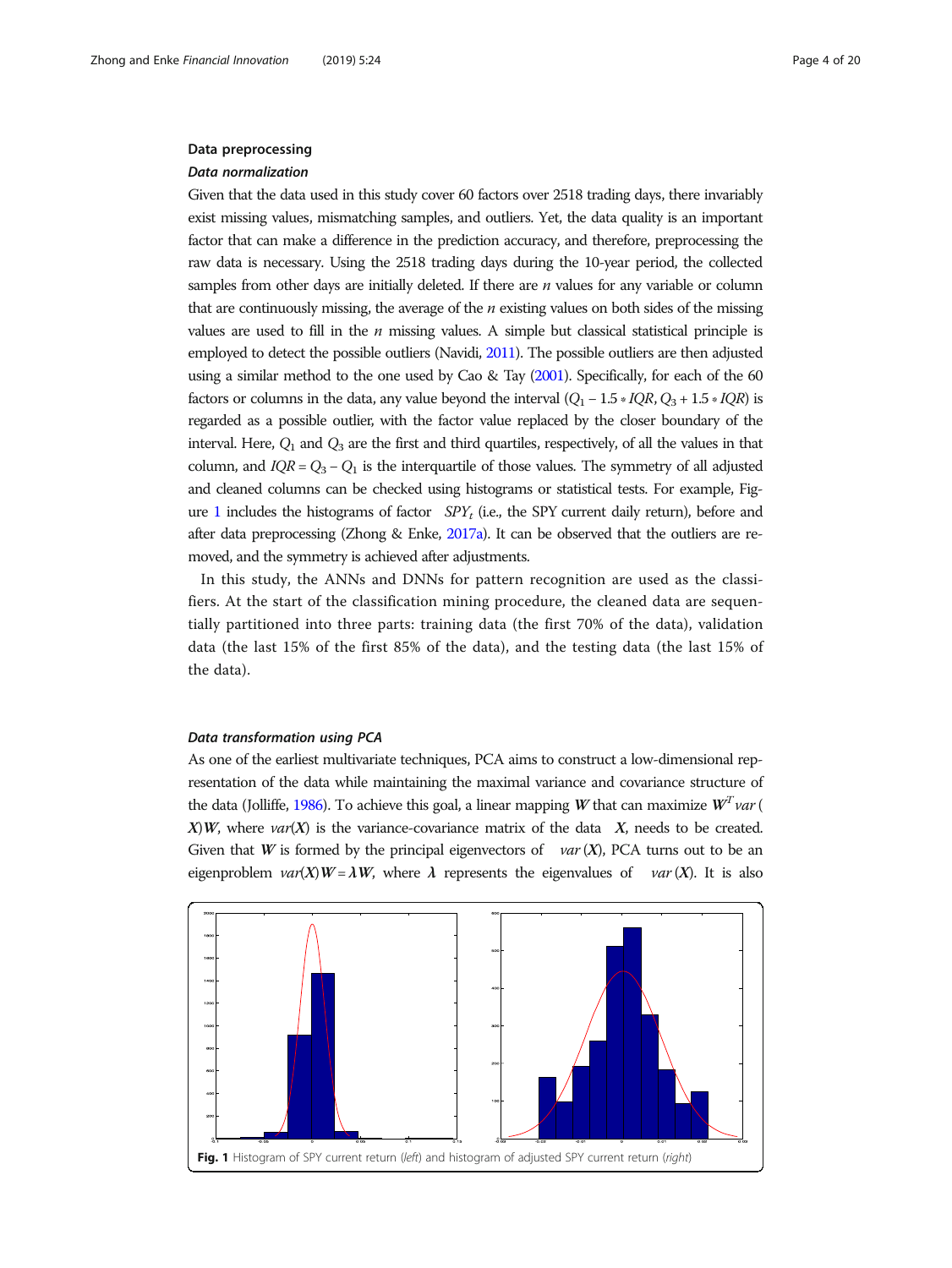known that working on the raw data  $X$  instead of the standardized data with the PCA tends to emphasize variables that have higher variances more than variables that have very low variances, especially if the units where the variables are measured are inconsistent. In this study, not all variables are measured at the same units. Thus, here, PCA is actually applied to the standardized version of the cleaned data  $X$ . The specific procedure is given below.

First, the linear mapping  $W^*$  is searched such that

$$
corr(X)W^* = \lambda^*W^*,\tag{1}
$$

and  $corr(X)$  is the correlation matrix of the data X. Assume that the data X has the format  $X = (X_1 \ X_2 \cdots X_M)$ ; then  $corr(X) = \rho$  is a  $M \times M$  matrix, where M is the dimensionality of the data, and the  $ij<sup>th</sup>$  element of the correlation matrix is

$$
corr(X_i, X_j) = \rho_{ij} = \frac{\sigma_{ij}}{\sigma_i \sigma_j},
$$

where.

$$
\sigma_{ij} = cov(X_i, X_j), \sigma_i = \sqrt{var(X_i)}, \sigma_j = \sqrt{var(X_j)}, \text{and } i, j = 1, 2, ..., M.
$$
 (2)

Let  $\lambda^* = {\lambda_i^*}_{i=1}^M$  denote the eigenvalues of the correlation matrix *corr*(*X*) such that  $\lambda_1^* \ge \lambda_2^* \ge \cdots \ge \lambda_M^*$  and the vectors  $e_i^T = (e_{i1} \ e_{i2} \cdots e_{iM})$  denote the eigenvectors of corr(X) corresponding to the eigenvalues  $\lambda_i^*$ ,  $i = 1, 2, ..., M$ . The elements of these eigenvectors can be proven to be the coefficients of the principal components.

Secondly, the principal components of the standardized data are presented as

$$
Z=(Z_1\,Z_2\cdots Z_M),
$$

where.

$$
\mathbf{Z}_{w}^{T} = (Z_{1w} Z_{2w} \cdots Z_{Nw}), Z_{vw} = \frac{X_{vw} - \mu_w}{\sigma_w}, v = 1, 2, ..., N, \text{and } w = 1, 2, ..., M
$$
 (3)

can be written as.

$$
Y_i = \sum_{j=1}^{M} e_{ij} Z_j, i = 1, 2, ..., M
$$
\n(4)

Using the spectral decomposition theorem,

$$
\rho = \sum_{i=1}^{M} \lambda_i^* e_i e_i^T \tag{5}
$$

and the fact that  $e_i^T e_i = \sum_{j=1}^M e_{ij}^2 = 1$  and the different eigenvectors are perpendicular to each other such that  $e_i^T e_j = 0$ , we can prove that

$$
var(Y_i) = \sum_{k=1}^{m} \sum_{l=1}^{m} e_{ik} corr(X_k, X_l) e_{il} = e_i^T \rho e_i = \lambda_i^*
$$
\n(6)

and

$$
cov(Y_i, Y_j) = \sum_{k=1}^{M} \sum_{l=1}^{M} e_{ik} corr(X_k, X_l) e_{jl} = \boldsymbol{e}_i^T \boldsymbol{\rho} \boldsymbol{e}_j = 0.
$$
 (7)

That is, the variance of the  $i<sup>th</sup>$  (largest) principal component is equal to the  $i<sup>th</sup>$  largest eigenvalue, and the principal components are mutually uncorrelated.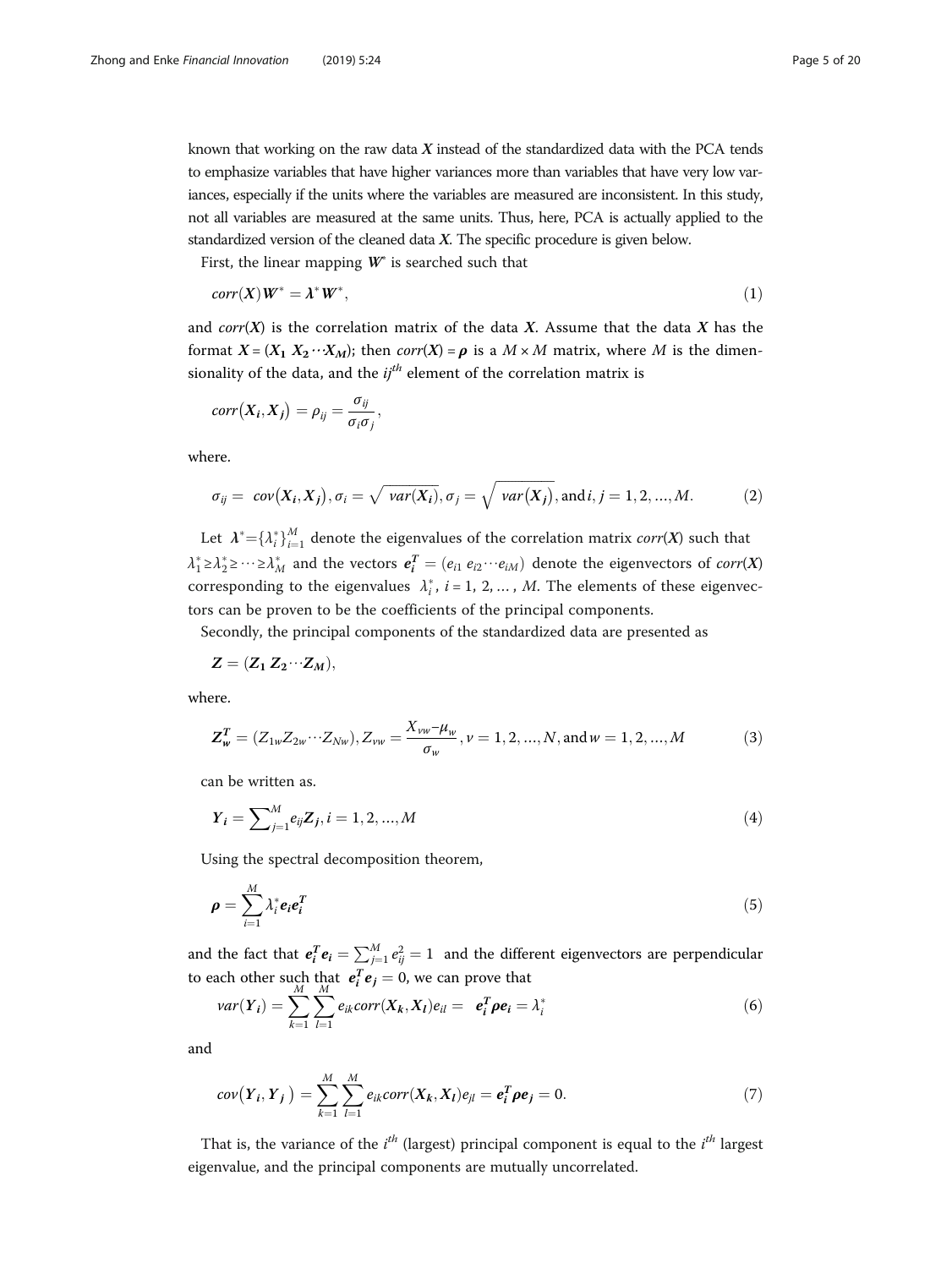In summary, the principal components can be written as the linear combinations of all the factors with the corresponding coefficients equaling the elements of the eigenvectors. Different amounts of principal components can explain different proportions of the variance-covariance structure of the data. The eigenvalues can be used to rank the eigenvectors based on how much of the data variation is captured by each principal component.

Theoretically, the information loss due to the dimensionality reduction of the data space from  $M$  to  $k$  is insignificant if the proportion of the variation explained by the first  $k$  principal components is large enough. In practice, the chosen principle components must be those that best explain the data while simplifying the data structure as much as possible.

#### Neural networks for pattern recognition

Recognized as one of the most important machine learning technologies, ANNs can be viewed as a cascading model of cell types emulating the human brain by carefully defining and designing the network architecture, including the number of network layers, the types of connections among the network layers, the numbers of neurons in each layer, the learning algorithm, the learning rate, the weights among neurons, and the various neuron activation functions. All these parameters are typically determined empirically during the learning or training phase of the neural network modeling. Thus, it is usually not easy to interpret the symbolic meaning of the trained results. However, the neural networks have high tolerance for noisy data and perform very well in recognizing the different patterns of new data during the testing stage. Also, some efficient algorithms have recently been developed to extract the classification rules from the trained neural networks. The backpropagation algorithm is well accepted as the most popular neural network learning algorithm, which is often carried out using a multilayer feed-forward neural network.

### Multilayer feed-forward neural networks

Among the various types of neural networks that have been developed, the multilayer feed-forward network is most commonly used for pattern recognition, including classification, in data mining. Such a feed-forward neural network is illustrated in Fig. [2](#page-6-0).

In Fig. [2,](#page-6-0)  $X_i$ ,  $i = 1, 2, ..., I$ , denotes the  $i<sup>th</sup>$  component (neuron) of the input vector (layer) including *I* components (neurons);  $H_j$ ,  $j = 1, 2, ..., J$ , denotes the  $j^{th}$  neuron in the hidden layer with *J* neurons; and  $O_k$ ,  $k = 1, 2, ..., K$ , denotes the  $k^{th}$  neuron in the output layer. The connections between each neuron of two adjacent layers exist with empirically adjusted weights. For example,  $w_{ij}$  denotes the weight between the  $i^{th}$  neuron in the input layer and the  $j<sup>th</sup>$  neuron in the hidden layer. Given enough hidden neurons, multilayer feed-forward neural networks of linear threshold functions can closely approximate any function. The number of hidden layers is arbitrary, depending on the complexity of the neural networks. A boundary of 10 is usually used to differentiate shallow neural networks from DNNs. That is, if the feed-forward neural networks involve more than 10 hidden layers, they are considered DNNS; otherwise, shallow neural networks are referred to. More details on DNNs are given in the next section.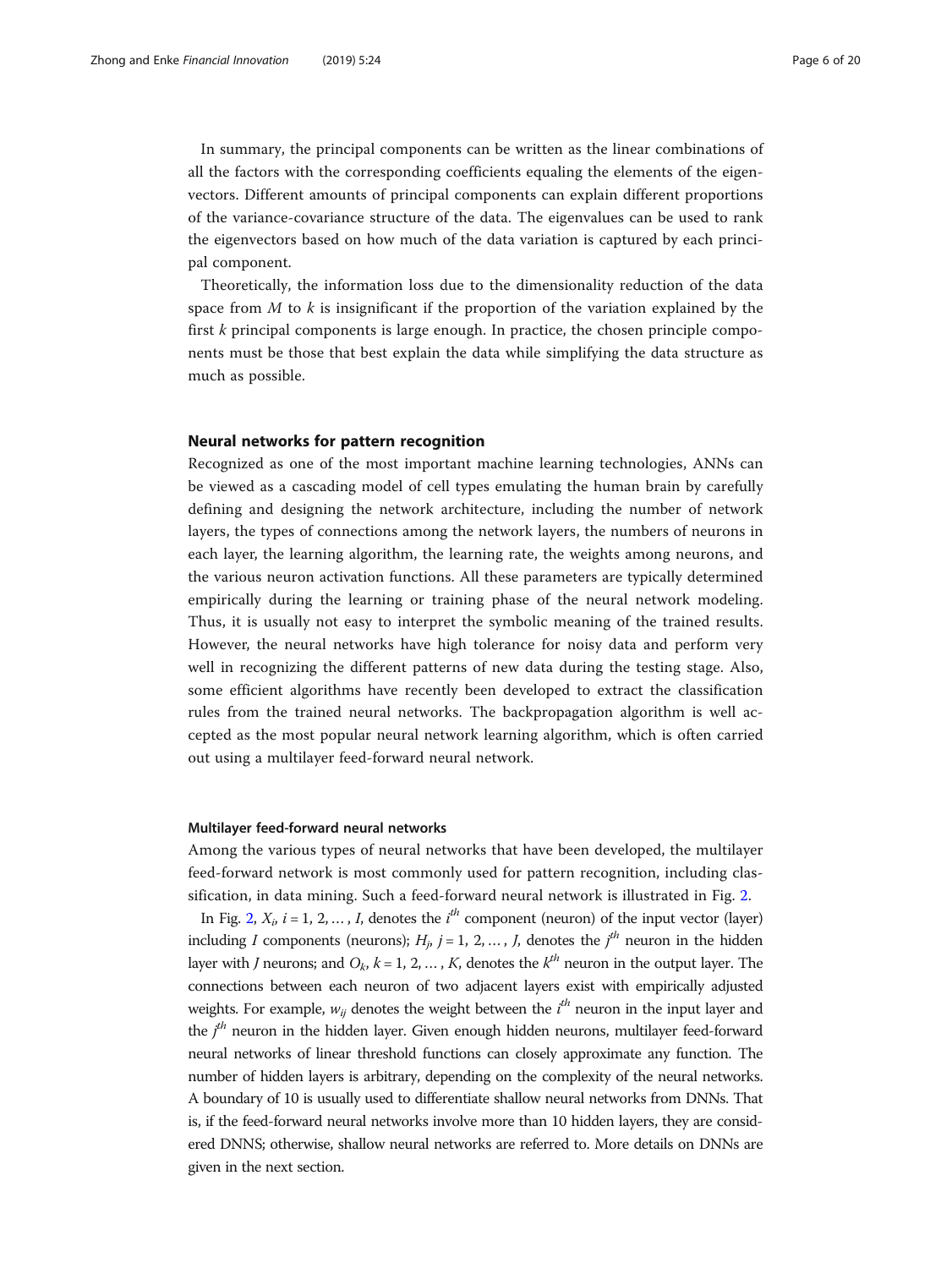<span id="page-6-0"></span>

Traditional feed-forward ANNs often utilize the backpropagation learning algorithm (Rumelhart, et al., [1986](#page-19-0)) based on an iterative process where the connection weights between the layers are adjusted repeatedly in a backwards direction, from the output layer, through the hidden layers, and then to the first hidden layer, such that the difference between the predicted class and the true class measured by the mean squared error (MSE) can be minimized during the procedure. Although other sophisticated learning algorithms have been developed over the years for specific applications, the traditional backpropagation learning is still often used to train newly developed DNNs.

### DNNs for classification

More recently, deep learning, also known as deep structured learning, hierarchical learning, or deep machine learning, has emerged as a promising branch of machine learning based on a set of algorithms that attempt to model high-level abstractions in data by using a deep graph with multiple processing layers composed of numerous linear and nonlinear transformations. This concept was introduced to the machine learning community by Dechter ([1986\)](#page-19-0), and later to those working with ANNs (Aizenberg et al., [2000](#page-19-0)). Researchers in this area attempt to develop better representations and models for learning these representations from large-scale unlabeled data, compared to shallow learning, where the number of hidden layers is usually not greater than 10.

Since the first functional DNNs using a learning algorithm called the group method of data handling are published by Ivakhnenko ([1973\)](#page-19-0) and his research group, a large number of DNN architectures, such as pattern recognition networks, convolutional neural networks, recurrent neural networks, and long short-term memory, have been explored. Because more hidden layers and neurons are involved in DNNs, the computational power of DNNs is expected to be higher than traditional ANNs. However, DNNs, like ANNs, suffer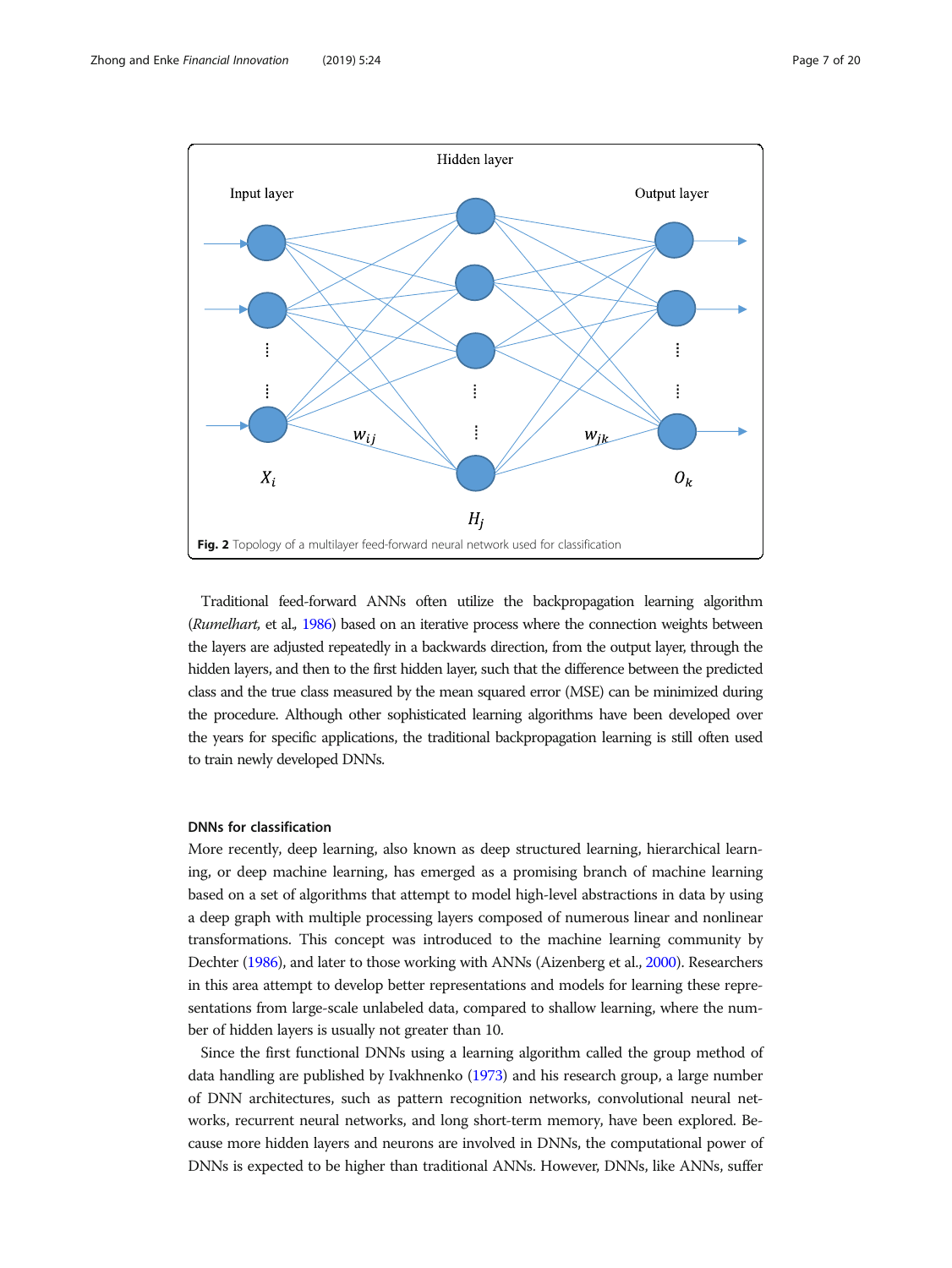from overfitting, which results from the estimation of a large number of parameters used to define the connections among hidden layers and neurons involved in DNNs, thereby reducing the model's generalization ability.

#### Forecasting daily return direction of the SPDR S&P 500 ETF

This study focuses on predicting the daily return direction of the SPDR S&P 500 ETF (ticker symbol: SPY) for the next day. The direction forecast can be either up or down. A direction forecast (up or down) is used instead of a level forecast since this study's objective is to not only develop a forecasting model with high classification accuracy, but also develop a model that can be used successfully in a practical trading environment. Previous studies (e.g., Thawornwong & Enke, [2004](#page-19-0)) have shown that when developing forecasting/ trading systems, direction forecasts (up or down) perform better in a trading environment/ simulation than level forecasts (predicting the exact value of the stock or index one period forward). While level forecasts can result in models with higher reported training/testing prediction accuracy (greater than 90% in some instances), often these models are over-fitted to the data to achieve these results. Consequently, such models are more likely to suffer in a trading environment/simulation. On the other hand, since a small miss is still a miss (e.g., predicting up but being slightly down), successful direction forecasts are more likely to have a prediction accuracy closer to 60%; yet, these models still perform better at these accuracy levels when simulating real-world trading since the results from these models are more likely to be on the right side of the trade. Therefore, the following modeling focuses on making an accurate and ideally profitable direction forecast.

For the model testing, three different datasets are employed, with or without the use of a PCA transformation. Trading simulations of return versus risk for the best models are discussed later.

#### Use of ANN and DNN classifiers

The architecture of the DNNs considered in this study is designed as a pattern recognition network with a large number of hidden layers (i.e., more than 10 hidden layers); the architecture of the ANNs is also designed as a pattern recognition network with the number of hidden layers set to 10. The pattern recognition network used is typical of the type of multilayer feed-forward neural networks that are specifically designed for classification problems (Chiang et al., [2016](#page-19-0); Kim & Enke, [2016;](#page-19-0) Zhong & Enke, [2017a,](#page-19-0) [b](#page-19-0)). The MATLAB R2017b software is used for the modeling and testing, and the MSE and confusion matrix are used for the analysis and comparison, specifically for the evaluation of the performance of the ANN and DNN classifiers. The confusion matrix consists of four correctness percentages for the training, validation, testing, and total dataset that are provided as inputs to the classifiers. The percent of correctness indicates the fraction of samples that are correctly classified. A value of 0 means no correct classification, whereas a value of 100 indicates maximum correct classifications. Specifically, the Neural Network Toolbox in MATLAB R2017b functions in the following way. The training data are input to train the model, while the validation data are input to control the classifiers' overfitting problem almost simultaneously. That is, as each classifier is trained using the training data, the MSE obtained from classifying the validation data with the trained model decreases and continues to do so for a certain amount of time; the MSE of the validation starts to increase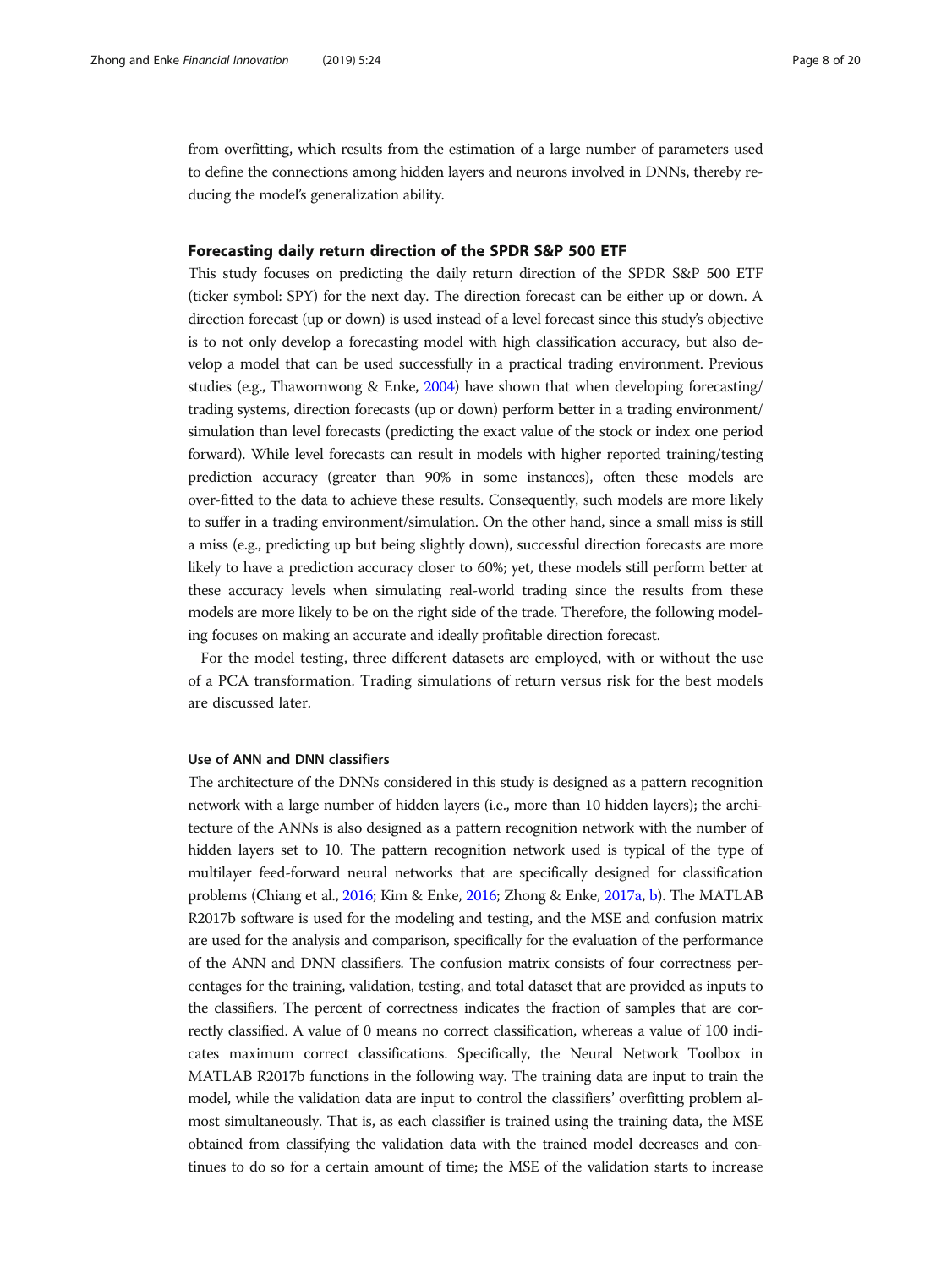when the model suffers from overfitting, resulting in the need for the training phase to be terminated. Thus, the model can be best trained in the sense that the validation phase achieves its lowest MSE with the trained model. After the model is trained and selected, all training data, validation data, and testing data (untouched) are provided as inputs and classified by the trained model separately. The percentage of correctly predicted or classified daily directions corresponding to each category can be obtained and recorded.

Table 1 shows the classification results of the traditional benchmark ANN using 12 transformed datasets. It shows that the benchmark ANN classifier achieves the highest accuracy in the testing phase over the PCA-represented dataset with 31 principal components; the PCA-represented dataset with 60 principal components gives the second best results.

Three datasets are considered for the DNN analysis. The first dataset includes the entire preprocessed but untransformed data, including 60 factors. The second and third datasets are transformed datasets using PCA, with 60 and 31 principal components, respectively (i.e., data with PCA equal to 60 and 31 are used since the benchmark ANN classifier achieves the highest accuracy levels in the testing phase when using the PCA-represented datasets with 31 and 60 principal components). The three sets of classification results (i.e., untransformed data,  $PCA = 60$  data, and  $PCA = 31$  data using both the benchmark ANN and DNN classifiers) are listed in Tables [2](#page-9-0), [3](#page-10-0) and [4](#page-10-0), respectively. Please note that in Tables [2](#page-9-0), [3](#page-10-0) and [4](#page-10-0), the first row with the number of hidden layers equal to 10 represents the performance of the traditional benchmark feed-forward ANN.

### Comparison of classification results

Once again, the first row in Tables [2,](#page-9-0) [3](#page-10-0) and [4](#page-10-0) provides the classification results using the benchmark ANN classifier (with 10 hidden layer neurons), while the remaining rows provide the results from the various DNN classifiers (with the number of hidden layers greater than 10). In each of the three tables, it can be observed that as the number of hidden layers increases from 12 to 28, the accuracy of the classification in the testing phase typically increases, reaching the highest values of 58.6 (in Table [2\)](#page-9-0), 59.9 (in Table [3](#page-10-0)), and 59.9 (in Table [4](#page-10-0)) when the number of hidden layers equals 28, 16, and 22, respectively. However, after the number of hidden layers becomes larger than 30 or 35, the accuracy of the classification

|  | Table 1 The ANN classification results using 12 transformed datasets |  |  |  |
|--|----------------------------------------------------------------------|--|--|--|
|  |                                                                      |  |  |  |

| PCs          | Training | Validation | Testing | Overall |
|--------------|----------|------------|---------|---------|
| $\mathbf{1}$ | 54.8     | 53.6       | 56.8    | 54.9    |
| 3            | 55.2     | 53.3       | 57.3    | 55.2    |
| 6            | 54.9     | 53.6       | 57.3    | 55      |
| 10           | 56.4     | 54.6       | 57.3    | 56.3    |
| 15           | 56.3     | 53.3       | 57.6    | 56      |
| 22           | 55.2     | 54.6       | 58.1    | 55.5    |
| 26           | 55.1     | 53.1       | 58.1    | 55.2    |
| 31           | 57.5     | 57.3       | 58.1    | 57.5    |
| 34           | 56.2     | 56         | 57.3    | 56.4    |
| 37           | 55       | 54.4       | 57      | 55.2    |
| 40           | 56.2     | 56.2       | 56.2    | 56.2    |
| 60           | 57.5     | 54.1       | 58.1    | 57.1    |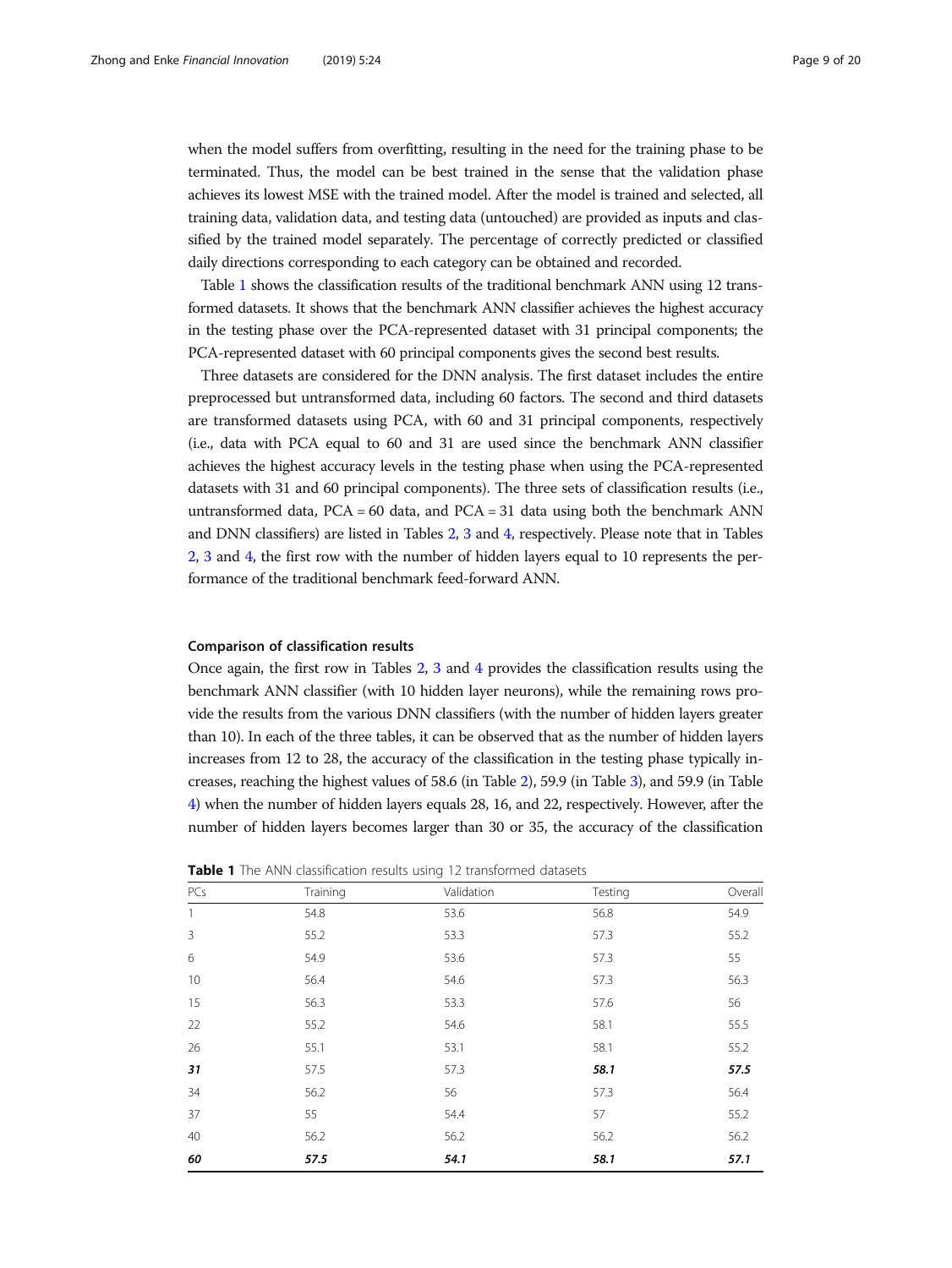| # of hidden layers | Training (MSE) | Validation (MSE) | Testing (MSE) | Total (MSE)   |
|--------------------|----------------|------------------|---------------|---------------|
| 10                 | 57.3 (0.3058)  | 53.8 (0.3164)    | 57.3 (0.3124) | 56.8 (0.3084) |
| 12                 | 57.5 (0.3055)  | 54.1 (0.3129)    | 57.3 (0.3110) | 56.9 (0.3074) |
| 14                 | 57.8 (0.3041)  | 53.8 (0.3127)    | 57.6 (0.3075) | 57.2 (0.3059) |
| 16                 | 58.6 (0.3034)  | 54.9 (0.3160)    | 58.1 (0.3099) | 57.9 (0.3063) |
| 18                 | 58.2 (0.3045)  | 53.3 (0.3143)    | 58.1 (0.3095) | 57.5 (0.3067) |
| 20                 | 59.1 (0.3052)  | 54.4 (0.3186)    | 58.4 (0.3146) | 58.3 (0.3086) |
| 22                 | 57.7 (0.3041)  | 54.1 (0.3169)    | 58.1 (0.3099) | 57.2 (0.3069) |
| 24                 | 57.0 (0.3071)  | 55.7 (0.3139)    | 58.1 (0.3066) | 57 (0.3081)   |
| 26                 | 55.4 (0.3144)  | 54.9 (0.3245)    | 58.1 (0.3143) | 55.8 (0.3159) |
| 28                 | 54.6 (0.3163)  | 54.6 (0.3175)    | 58.6 (0.3074) | 55.2 (0.3151) |
| 30                 | 54.5 (0.3163)  | 53.1 (0.3232)    | 58.1 (0.3215) | 54.8 (0.3181) |
| 35                 | 58.3 (0.3050)  | 54.9 (0.3169)    | 57.8 (0.3121) | 57.7 (0.3079) |
| 40                 | 56.3 (0.3354)  | 53.3 (0.3584)    | 57.0 (0.3399) | 56.0 (0.3395) |
| 45                 | 58.0 (0.3055)  | 53.8 (0.3201)    | 57.0 (0.3113) | 57.2 (0.3085) |
| 50                 | 58.3 (0.3034)  | 53.6 (0.3252)    | 57.3 (0.3134) | 57.4 (0.3081) |
| 100                | 54.5 (0.3354)  | 53.3 (0.3353)    | 57.0 (0.3219) | 54.7 (0.3334) |
| 500                | 55.4 (0.3474)  | 53.8 (0.3570)    | 57.3 (0.3386) | 55.5 (0.3475) |
| 1000               | 57.3 (0.3383)  | 54.1 (0.3521)    | 57.3 (0.3383) | 56.8 (0.3404) |

<span id="page-9-0"></span>**Table 2** Classification results with ANN/DNN classifiers using entire untransformed data

for the testing data stops climbing and drops or converges to values that are close to the results using the ANN classifiers (which includes 10 hidden layers), except for one case where the transformed data with  $PCs = 60$  and the number of hidden layers = 500 is considered. Note that the overfitting issue appears to be under control, in part since all the ANN and DNN classifiers are strictly trained with the same criteria, such that for each classifier the four correction percentages of the classification, corresponding to the training, validation, testing, and entire data sets cannot be significantly different from each other; that is, the absolute value of the percentage difference must be within a defined threshold, for example, 5% (Zhong & Enke, [2017a](#page-19-0), [2017b](#page-19-0)).

It is also observed that after the data are transformed via PCA, the average classification accuracy in the testing phase increases significantly. Moreover, the DNN-based classification using the transformed data with PCs = 31 achieves the highest average accuracy. To verify the phenomena in a statistical manner, a set of paired t-tests at the significance level of 0.05 are conducted and the test results are given in Table [5.](#page-11-0)

Since the P-values of the paired  $t$ -tests are much less than 0.05, we reject the null hypotheses and conclude that when using the DNN classifiers, the transformed dataset with PCs = 31 produces the highest average classification accuracy, while the DNN classifiers show the poorest performance over the entire preprocessed and untransformed dataset at the significance level of 0.05. Note that the values inside the parentheses in Tables 2, [3](#page-10-0) and [4](#page-10-0) represent the MSEs for each classification. In general, the higher the correctness percentage, the smaller the corresponding MSEs.

### Simulation

While a higher classification accuracy for a financial forecast should lead to better trading results, this is not always the case. Therefore, in this section, a trading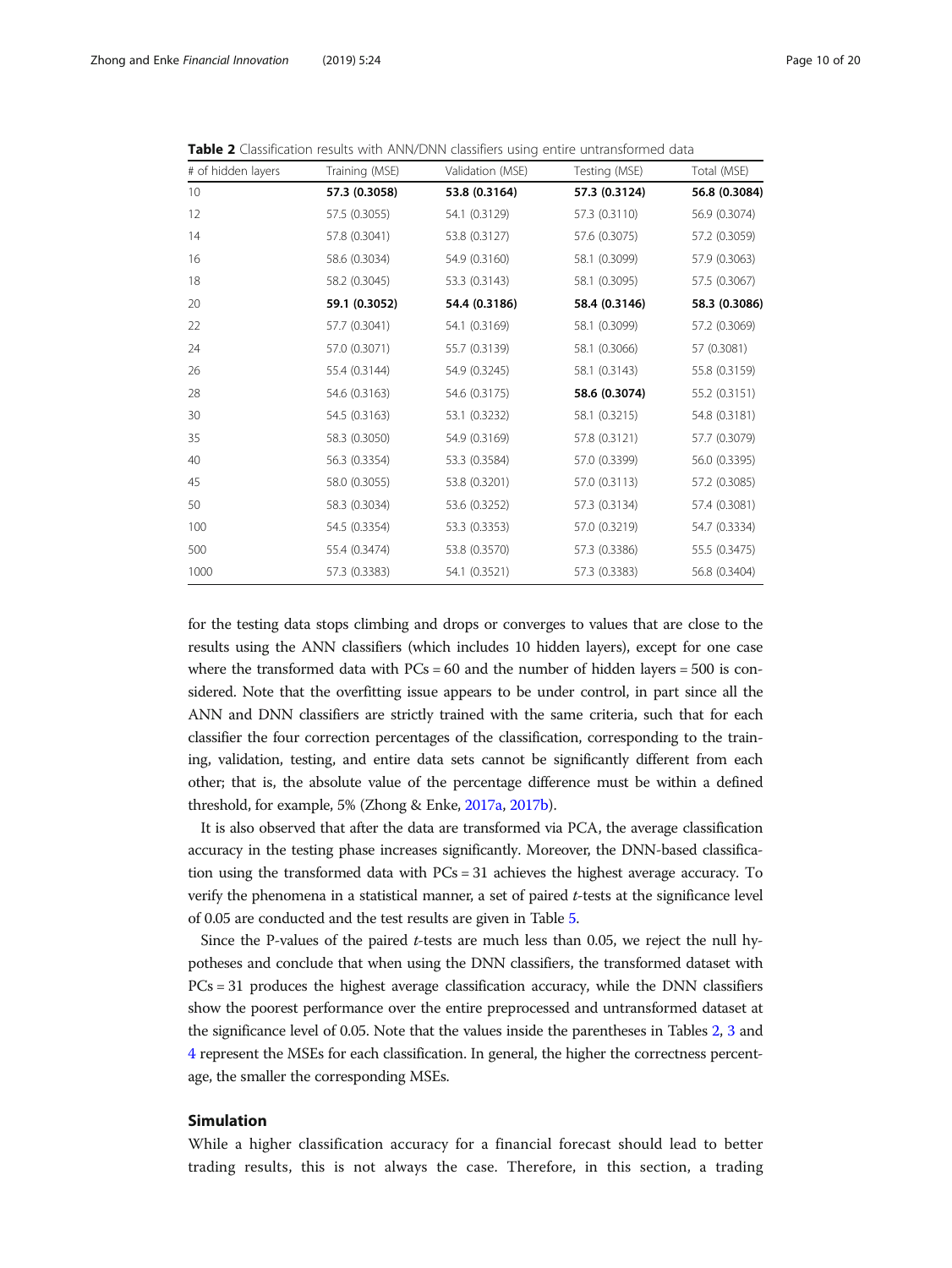| # of hidden layers | training (MSE) | validation (MSE) | testing (MSE) | total (MSE)   |
|--------------------|----------------|------------------|---------------|---------------|
| 10                 | 58.2 (0.3062)  | 54.1 (0.3110)    | 57.8 (0.3091) | 57.5 (0.3074) |
| 12                 | 56.9 (0.3079)  | 53.3 (0.3137)    | 58.1 (0.3066) | 56.6 (0.3086) |
| 14                 | 57.9 (0.3041)  | 54.6 (0.3135)    | 57.8 (0.3084) | 57.4 (0.3062) |
| 16                 | 59.4 (0.3020)  | 55.4 (0.3128)    | 59.9 (0.3056) | 58.9 (0.3042) |
| 18                 | 56.7 (0.3071)  | 54.6 (0.3109)    | 58.9 (0.3089) | 56.7 (0.3080) |
| 20                 | 58.8 (0.3052)  | 54.4 (0.3109)    | 59.2 (0.3074) | 58.2 (0.3064) |
| 22                 | 57.3 (0.3065)  | 55.4 (0.3133)    | 59.4 (0.3083) | 57.3 (0.3078) |
| 24                 | 56.9 (0.3080)  | 54.9 (0.3099)    | 58.4 (0.3082) | 56.8 (0.3083) |
| 26                 | 55.9 (0.3101)  | 56.0 (0.3105)    | 58.4 (0.3088) | 56.3 (0.3099) |
| 28                 | 57.8 (0.3057)  | 56.5 (0.3105)    | 59.4 (0.3079) | 57.9 (0.3067) |
| 30                 | 56.2 (0.3076)  | 53.6 (0.3152)    | 58.1 (0.3104) | 56.1 (0.3092) |
| 35                 | 56.6 (0.3066)  | 56.2 (0.3134)    | 58.1 (0.3081) | 56.8 (0.3078) |
| 40                 | 59.8 (0.2999)  | 54.9 (0.3125)    | 57.6 (0.3095) | 58.7 (0.3032) |
| 45                 | 56.3 (0.3096)  | 54.6 (0.3163)    | 57.3 (0.3113) | 56.2 (0.3109) |
| 50                 | 55.2 (0.3103)  | 53.6 (0.3154)    | 57.3 (0.3078) | 55.3 (0.3107) |
| 100                | 56.9 (0.3077)  | 53.1 (0.3205)    | 57.6 (0.3221) | 56.4 (0.3117) |
| 500                | 55.5 (0.3345)  | 54.9 (0.3309)    | 59.9 (0.3162) | 56.1 (0.3312) |
| 1000               | 58.4 (0.3240)  | 55.7 (0.3392)    | 58.1 (0.3285) | 57.9 (0.3269) |

<span id="page-10-0"></span>**Table 3** Classification results with ANN/DNN classifiers using transformed data with  $PCs = 60$ 

**Table 4** Classification results with ANN/DNN classifiers using transformed data with PCs = 31

| # of hidden layers | Training (MSE) | Validation (MSE) | Testing (MSE) | Total (MSE)   |
|--------------------|----------------|------------------|---------------|---------------|
| 10                 | 56.1 (0.3067)  | 54.4 (0.3121)    | 58.9 (0.3095) | 56.3 (0.3079) |
| 12                 | 61.6 (0.3030)  | 56.8 (0.3253)    | 58.4 (0.3141) | 60.4 (0.3080) |
| 14                 | 54.6 (0.3237)  | 54.9 (0.3111)    | 58.9 (0.3051) | 55.3 (0.3190) |
| 16                 | 61.0 (0.2980)  | 56.5 (0.3087)    | 59.4 (0.3084) | 60.1 (0.3011) |
| 18                 | 54.9 (0.3145)  | 55.4 (0.3160)    | 59.2 (0.3091) | 55.6 (0.3139) |
| 20                 | 55.0 (0.3096)  | 56.5 (0.3083)    | 59.7 (0.3079) | 56.0 (0.3092) |
| 22                 | 55.6 (0.3097)  | 56.8 (0.3120)    | 59.9 (0.3059) | 56.4 (0.3095) |
| 24                 | 54.1 (0.3105)  | 54.1 (0.3133)    | 58.9 (0.3132) | 54.8 (0.3113) |
| 26                 | 56.9 (0.3228)  | 54.4 (0.3191)    | 58.6 (0.3125) | 56.8 (0.3207) |
| 28                 | 57.1 (0.3049)  | 54.9 (0.3136)    | 59.4 (0.3081) | 57.1 (0.3067) |
| 30                 | 54.8 (0.3152)  | 54.4 (0.3142)    | 58.4 (0.3085) | 55.2 (0.3140) |
| 35                 | 58.2 (0.3049)  | 55.4 (0.3167)    | 58.9 (0.3083) | 57.9 (0.3072) |
| 40                 | 55.3 (0.3111)  | 54.6 (0.3163)    | 58.6 (0.3071) | 55.7 (0.3113) |
| 45                 | 59.2 (0.3003)  | 55.7 (0.3147)    | 58.1 (0.3081) | 58.5 (0.3036) |
| 50                 | 57.9 (0.3040)  | 54.9 (0.3140)    | 58.4 (0.3070) | 57.5 (0.3059) |
| 100                | 58.6 (0.3044)  | 54.4 (0.3131)    | 58.9 (0.3061) | 58.0 (0.3060) |
| 500                | 60.4 (0.3117)  | 55.4 (0.3436)    | 58.6 (0.3233) | 59.4 (0.3182) |
| 1000               | 57.7 (0.3237)  | 56.0 (0.3405)    | 58.9 (0.3293) | 57.6 (0.3271) |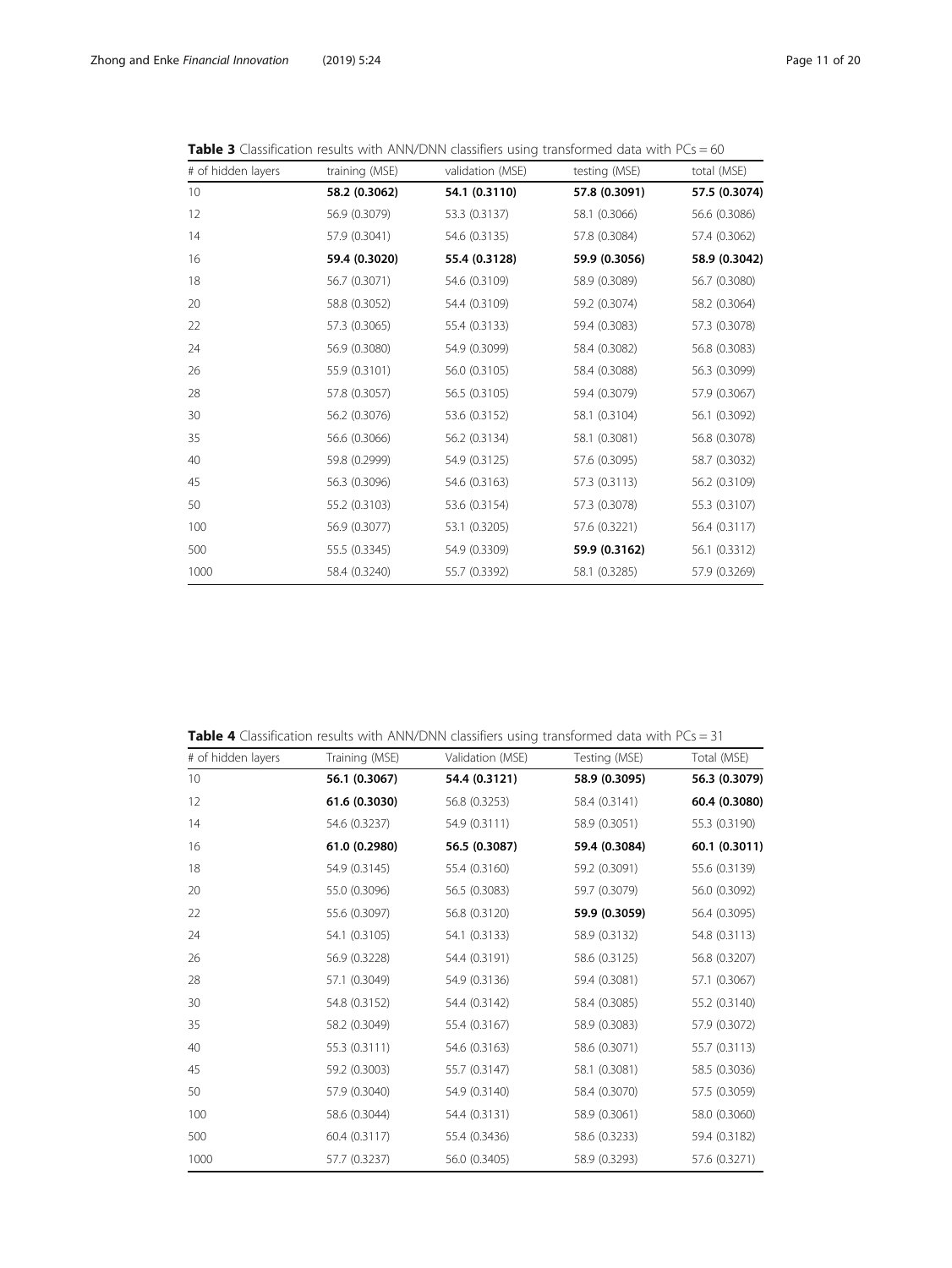<span id="page-11-0"></span>Table 5 Comparison of classification results from DNN classifiers for three data sets

| Null hypothesis                           | Alternative hypothesis                            | P-value    |
|-------------------------------------------|---------------------------------------------------|------------|
| $\mu_{entire} = \mu_{pcs60}$              | $\mu_{\text{entire}}$ $<$ $\mu_{\text{pcs60}}$    | 1.9144e-04 |
| $\mu_{\text{pcs60}} = \mu_{\text{pcs31}}$ | $\mu$ <sub>DCS60</sub> $<$ $\mu$ <sub>DCS31</sub> | 0.0050     |

simulation is conducted to see if the higher prediction accuracy from the DNN classifiers indicates higher profitability among the three datasets with different representation. This study is based on predicting the direction of the SPDR S&P 500 ETF (ticker symbol: SPY) daily returns. Consequently, we modify the trading strategy for classification models defined by Enke & Thawornwong [\(2005](#page-19-0)) as follows.

If  $UP_{t+1} = 1$ , fully invest in stocks or maintain, and receive the actual stock return for the day  $t + 1$  (i.e.,  $SPY_{t+1}$ ); if  $UP_{t+1} = 0$ , fully invest in one-month T-bills or maintain, and receive the actual one-month T-bill return for the day  $t + 1$  (i.e., T1H<sub>t+1</sub>).

Here *UP* denotes the SPY daily return direction as predicted by the models described earlier. In addition, the actual one-month T-bill return for the day  $t + 1$  is

$$
T1H_{t+1} = \frac{discount\ rate}{100} \cdot \frac{term}{360\ days} = \frac{T1_{t+1}}{100} \cdot \frac{28\ days}{360\ days} = \frac{T1_{t+1}}{100} \cdot \frac{7}{90},\tag{8}
$$

where  $TI_{t+1}$  is the one-month T-bill discount rate (or risk-free rate) percentage on the secondary market for business day  $t + 1$ . The original data for T1 are obtained from the St. Louis Federal Reserve Economic Research database [\(https://fred.](https://fred.stlouisfed.org/series/TB4WK) [stlouisfed.org/series/TB4WK](https://fred.stlouisfed.org/series/TB4WK)) and are exactly the "4-week" T-bill discount rate percentage on the secondary market; the data are listed on the website as "Monthly" in terms of the "Frequency" feature of the data but is a 28-day measure.

In practice, at the beginning of each trading day, the investor decides to buy the SPY portfolio or the one-month T-bill according to the forecasted direction of the SPY daily return. It is assumed for this research that the money invested in either a stock portfolio or T-bills is illiquid and detained in each asset during the entire trading day. Dividends and transaction costs are also not considered. In addition, for this study, both leveraging and short selling when investing are forbidden. The trading simulation is done for all the classification models over each testing period, including 376 samples of the three data sets considered; the first day of the 377-day testing period is excluded owing to the lack of a direction prediction for that day. The resulting mean, standard deviation (or volatility), and Sharpe ratio of the daily returns on investment generated from each forecasting model over each set of testing data are then calculated, with or without the PCA involved. The Sharpe ratio is obtained by dividing the mean daily return by the standard deviation of the daily returns. Therefore, the higher the Sharpe ratio, as a result of a higher mean daily return and/or a lower standard deviation or volatility of daily returns, the better the trading strategy. The relevant results are presented in Tables [6](#page-12-0), [7](#page-13-0) and [8.](#page-14-0)

As shown in Table [6,](#page-12-0) the trading strategies based on the DNN classifiers for the entire untransformed data generate higher Sharpe ratios than the trading strategy based on the ANN classifier, except for three cases where the number of hidden layers is 40, 50, or 500. In Table [7](#page-13-0), the trading strategies from the DNN classification over the  $PCA-represented$  data with  $PCs = 60$  result in higher Sharpe ratios than the ANN-based trading strategy, except when the number of hidden layers equals 14, 40,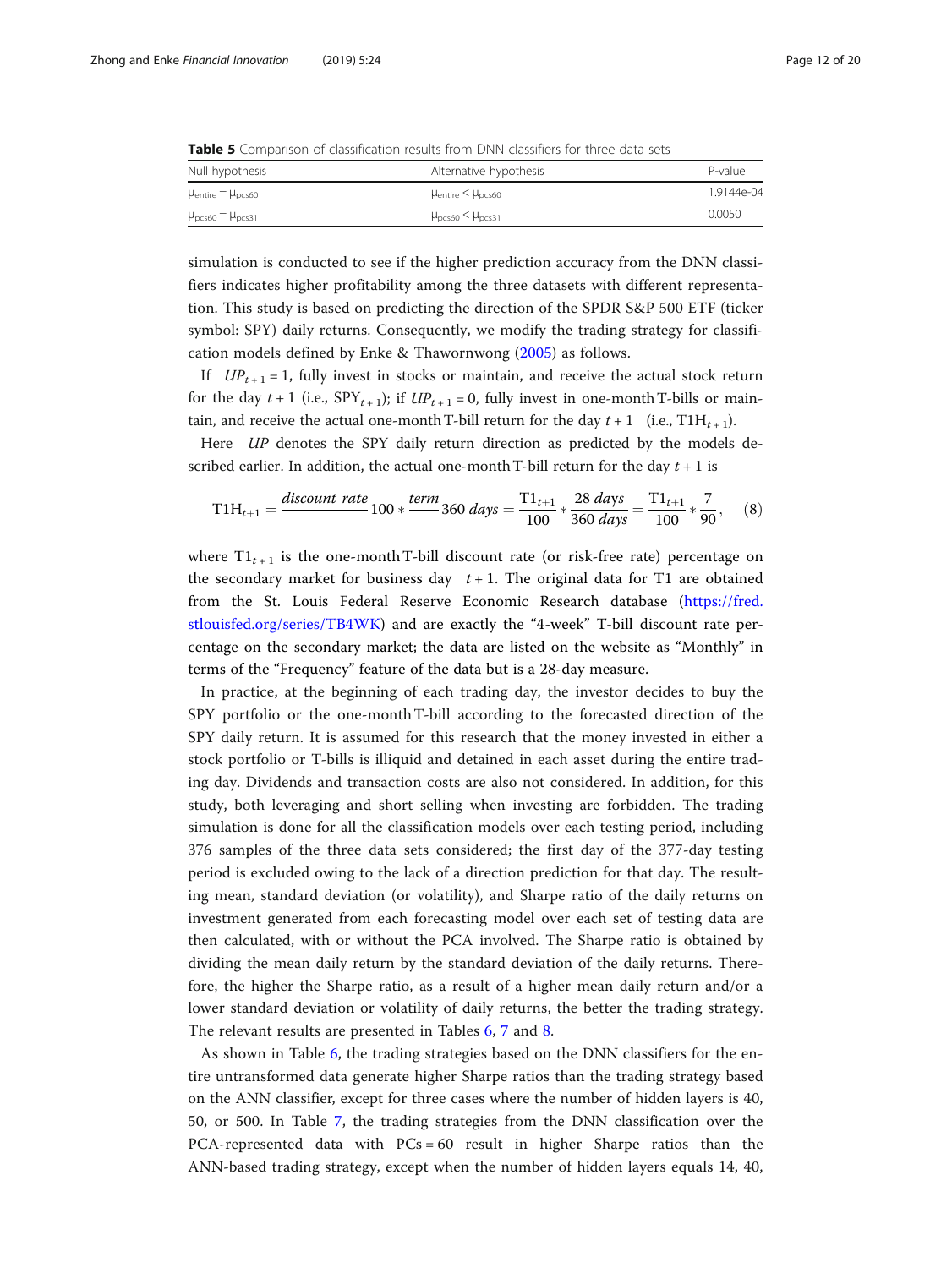| # of hidden layers | Mean of daily return | Std. of daily return | Sharpe ratio |
|--------------------|----------------------|----------------------|--------------|
| 10                 | 7.8493E-04           | 0.0077               | 0.1015       |
| 12                 | 7.4376E-04           | 0.0071               | 0.1051       |
| 14                 | 8.3735E-04           | 0.0077               | 0.1090       |
| 16                 | 8.2346E-04           | 0.0078               | 0.1056       |
| 18                 | 1.0000E-03           | 0.0073               | 0.1411       |
| 20                 | 7.8827E-04           | 0.0077               | 0.1030       |
| 22                 | 8.4592E-04           | 0.0077               | 0.1103       |
| 24                 | 8.6660E-04           | 0.0073               | 0.1187       |
| 26                 | 8.8574E-04           | 0.0074               | 0.1196       |
| 28                 | 8.3240E-04           | 0.0075               | 0.1112       |
| 30                 | 8.4049E-04           | 0.0079               | 0.1071       |
| 35                 | 8.6501E-04           | 0.0077               | 0.1119       |
| 40                 | 7.9263E-04           | 0.0079               | 0.1006       |
| 45                 | 8.2000E-04           | 0.0073               | 0.1125       |
| 50                 | 7.7529E-04           | 0.0077               | 0.1004       |
| 100                | 8.4306E-04           | 0.0076               | 0.1110       |
| 500                | 7.9310E-04           | 0.0079               | 0.1007       |
| 1000               | 7.9541E-04           | 0.0078               | 0.1019       |

<span id="page-12-0"></span>Table 6 Simulation results with ANN/DNN classifiers using entire untransformed data

45, or 50. Table [8](#page-14-0) shows that the Sharpe ratios that are generated by the trading strategies using the DNN classification over the PCA-represented data with PCs = 31 are mostly higher than the Sharpe ratios generated by the ANN-based trading strategy, except for those cases where the number of hidden layers is 12, 24, 26, 45, 50, or 1000. The Sharpe ratios and their corresponding hidden layer numbers that are relevant to these exceptions are highlighted in Tables 6, [7](#page-13-0) and [8.](#page-14-0)

To compare the three sets of Sharpe ratios (17 values in each set) that are obtained from the trading strategies based on the DNN classifiers for the entire untransformed data and the PCA-represented data with  $PCs = 60$  and  $PCs = 31$ , another group of paired t-tests are performed at the significance level of 0.05. The P-values of the tests are included in Table [9.](#page-14-0)

Since the P-values are all much larger than 0.05, we have strong evidence of insignificant differences among the mean Sharpe ratios from the three different trading strategies at the significance level of 0.05. However, with more careful observation of these P-values (and using other significance levels, e.g., 0.40), it is reasonable to conclude that in general the trading strategies guided by the DNN classification based on the PCA-represented data perform slightly better than the ones based on the entire untransformed data, although these trading strategies perform similarly.

#### Conclusions and suggestions for future work

A comprehensive big data analytics procedure using hybrid machine learning algorithms has been developed to forecast the daily return direction of the SPDR S&P 500 ETF (ticker symbol: SPY). Ideally, researchers look to apply the simplest set of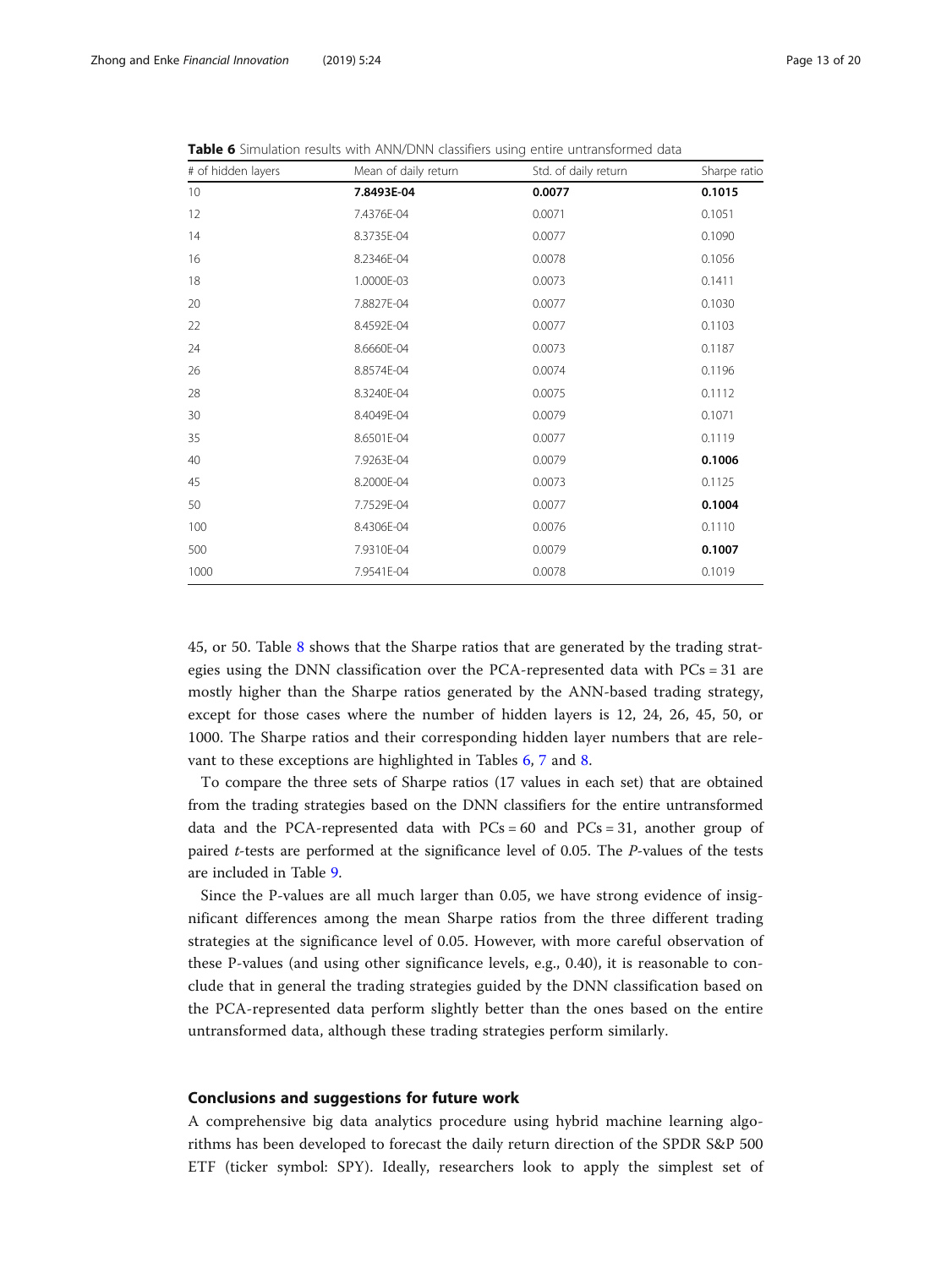| # of hidden layers | Mean of daily return | Std. of daily return | Sharpe ratio |
|--------------------|----------------------|----------------------|--------------|
| 10                 | 7.6471E-04           | 0.0076               | 0.1011       |
| 12                 | 8.7298E-04           | 0.0074               | 0.1178       |
| 14                 | 7.0400E-04           | 0.0077               | 0.0911       |
| 16                 | 9.0078E-04           | 0.0076               | 0.1181       |
| 18                 | 9.0041E-04           | 0.0075               | 0.1202       |
| 20                 | 9.6420E-04           | 0.0075               | 0.1294       |
| 22                 | 9.0986E-04           | 0.0077               | 0.1188       |
| 24                 | 7.8212E-04           | 0.0076               | 0.1036       |
| 26                 | 9.6026E-04           | 0.0070               | 0.1375       |
| 28                 | 9.5506E-04           | 0.0071               | 0.1354       |
| 30                 | 9.3496E-04           | 0.0074               | 0.1271       |
| 35                 | 7.9479E-04           | 0.0077               | 0.1035       |
| 40                 | 5.8272E-04           | 0.0075               | 0.0778       |
| 45                 | 7.0538E-04           | 0.0074               | 0.0953       |
| 50                 | 5.9244E-04           | 0.0071               | 0.0832       |
| 100                | 8.3309E-04           | 0.0079               | 0.1061       |
| 500                | 9.3984E-04           | 0.0074               | 0.1275       |
| 1000               | 8.7984E-04           | 0.0076               | 0.1150       |

<span id="page-13-0"></span>**Table 7** Simulation results with ANN/DNN classifiers using transformed data with  $PCs = 60$ 

algorithms to the least amount of data, with both the most accurate forecasting results and the highest risk-adjusted profits being desired. We have also considered this standard for this research.

The analytic process starts with data cleaning and preprocessing and concludes with an analysis of the forecasting and simulation results. The comparison of the classification and simulation results is done with statistical hypothesis tests, showing that on average, the accuracy of the DNN-based classification is significantly higher than the PCA-represented data over the entire untransformed data set. More specifically, the DNN-based classification for the PCA-represented data set with PCs = 31 achieves the highest accuracy. It is also observed that as the number of DNN hidden layers increases, a pattern regarding the classification accuracy (as compared to the ANN classifier) emerges, with the overfitting issue remaining under control. In addition, over three data sets with different representations, the trading strategies using the DNN classifiers perform better than the ones using the ANN classifiers in most cases. Although in general there is no significant difference among the trading strategies from the DNN classification process over the entire untransformed data set and two PCA-represented data sets, the trading strategies based on the PCA-represented data perform slightly better.

In previous studies (Zhong & Enke, [2017a](#page-19-0), [2017b\)](#page-19-0), the PCA-ANN classifiers are shown to give a higher prediction accuracy for the daily return direction of the SPY ETF for the next day than the FRPCA-ANN classifiers, KPCA-ANN classifiers, and logistic regression classifiers, with or without PCA/FRPCA/KPCA involved. Also, the trading strategies based on the PCA-ANN classifiers perform better than the other strategies based on the other classifiers. Moreover, when using PCA, all classification model-based trading strategies perform better than the benchmark one-monthT-bill strategy; the trading strategies from the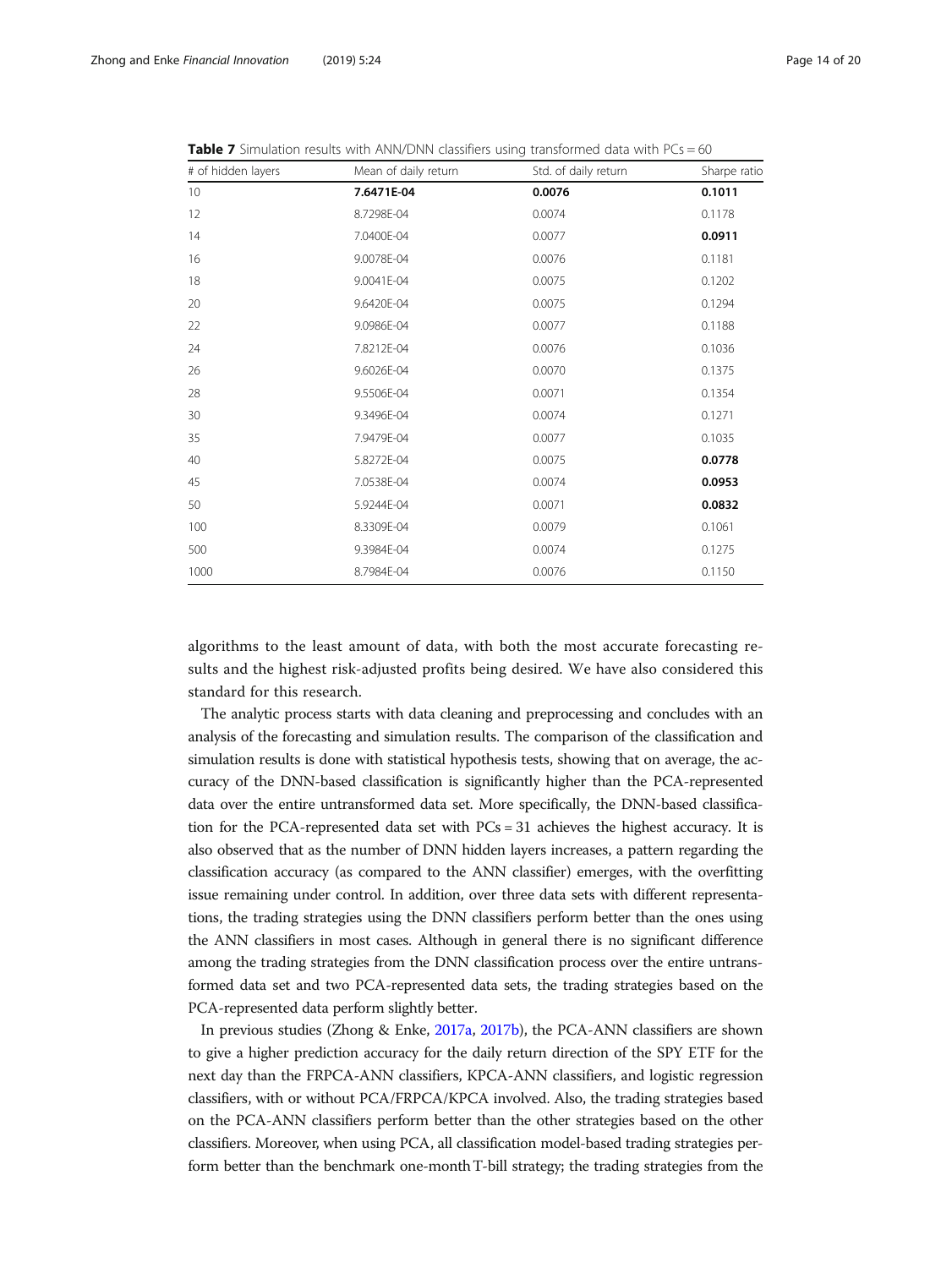| # of hidden layers | Mean of daily return | Std. of daily return | Sharpe ratio |
|--------------------|----------------------|----------------------|--------------|
| 10                 | 8.0339E-04           | 0.0076               | 0.1064       |
| 12                 | 7.4933E-04           | 0.0071               | 0.1057       |
| 14                 | 9.3477E-04           | 0.0072               | 0.1292       |
| 16                 | 9.3504E-04           | 0.0072               | 0.1294       |
| 18                 | 9.6857E-04           | 0.0071               | 0.1359       |
| 20                 | 8.0664E-04           | 0.0072               | 0.1115       |
| 22                 | 9.6978E-04           | 0.0077               | 0.1267       |
| 24                 | 5.7661E-04           | 0.0069               | 0.0836       |
| 26                 | 7.7980E-04           | 0.0076               | 0.1031       |
| 28                 | 8.5625E-04           | 0.0078               | 0.1099       |
| 30                 | 8.4888E-04           | 0.0075               | 0.1127       |
| 35                 | 8.5513E-04           | 0.0078               | 0.1093       |
| 40                 | 8.2210E-04           | 0.0076               | 0.1081       |
| 45                 | 7.8532E-04           | 0.0075               | 0.1042       |
| 50                 | 7.1064E-04           | 0.0077               | 0.0922       |
| 100                | 8.2574E-04           | 0.0073               | 0.1126       |
| 500                | 8.9993E-04           | 0.0077               | 0.1169       |
| 1000               | 7.9599E-04           | 0.0076               | 0.1050       |

<span id="page-14-0"></span>**Table 8** Simulation results with ANN/DNN classifiers using transformed data with PCs = 31

ANN classification mining procedure perform better than the benchmark buy-and-hold strategy. Thus, when combined with the new results as illustrated in Tables [2,](#page-9-0) [3](#page-10-0), [4](#page-10-0) and [6,](#page-12-0) [7](#page-13-0) 8 it can be concluded that among the machine learning techniques considered in this study series, the PCA-DNN classifiers with the proper number of hidden layers can achieve the highest classification accuracy and result in the best trading strategy performance.

With additional hidden layers and more complicated learning algorithms, DNNs are recognized as an important and advanced technology in the fields of computational intelligence and artificial intelligence. However, DNNs are still regarded as a black box with less clear theoretical confirmations of the learning algorithms that are used in common deep architectures, such as the stochastic gradient descent methodology. These DNN learning algorithms actually increase the computation time as a large number of hidden layers and neurons are included. This area of research needs to receive more attention and effort in the future.

Table 9 Comparison of simulation results from DNN classifiers for three data sets

| Null hypothesis                           | Alternative hypothesis                       | P-value |
|-------------------------------------------|----------------------------------------------|---------|
| $\mu_{entire} = \mu_{pc560}$              | $\mu_{entire} \neq \mu_{pc560}$              | 0.6251  |
| $\mu_{\text{pcs60}} = \mu_{\text{pcs31}}$ | $\mu_{\text{pcs60}} \neq \mu_{\text{pcs31}}$ | 0.8897  |
| $\mu_{entire} = \mu_{pcs31}$              | $\mu_{entire} \neq \mu_{DCs31}$              | 0.6635  |
| $\mu_{entire} = \mu_{pc560}$              | $\mu_{entire}$ < $\mu_{pc560}$               | 0.3126  |
| $\mu_{\text{pcs60}} = \mu_{\text{pcs31}}$ | $\mu_{pc560}$ < $\mu_{pc531}$                | 0.5552  |
| $\mu_{entire} = \mu_{pcs31}$              | $\mu_{entire}$ $<$ $\mu_{pcs31}$             | 0.3318  |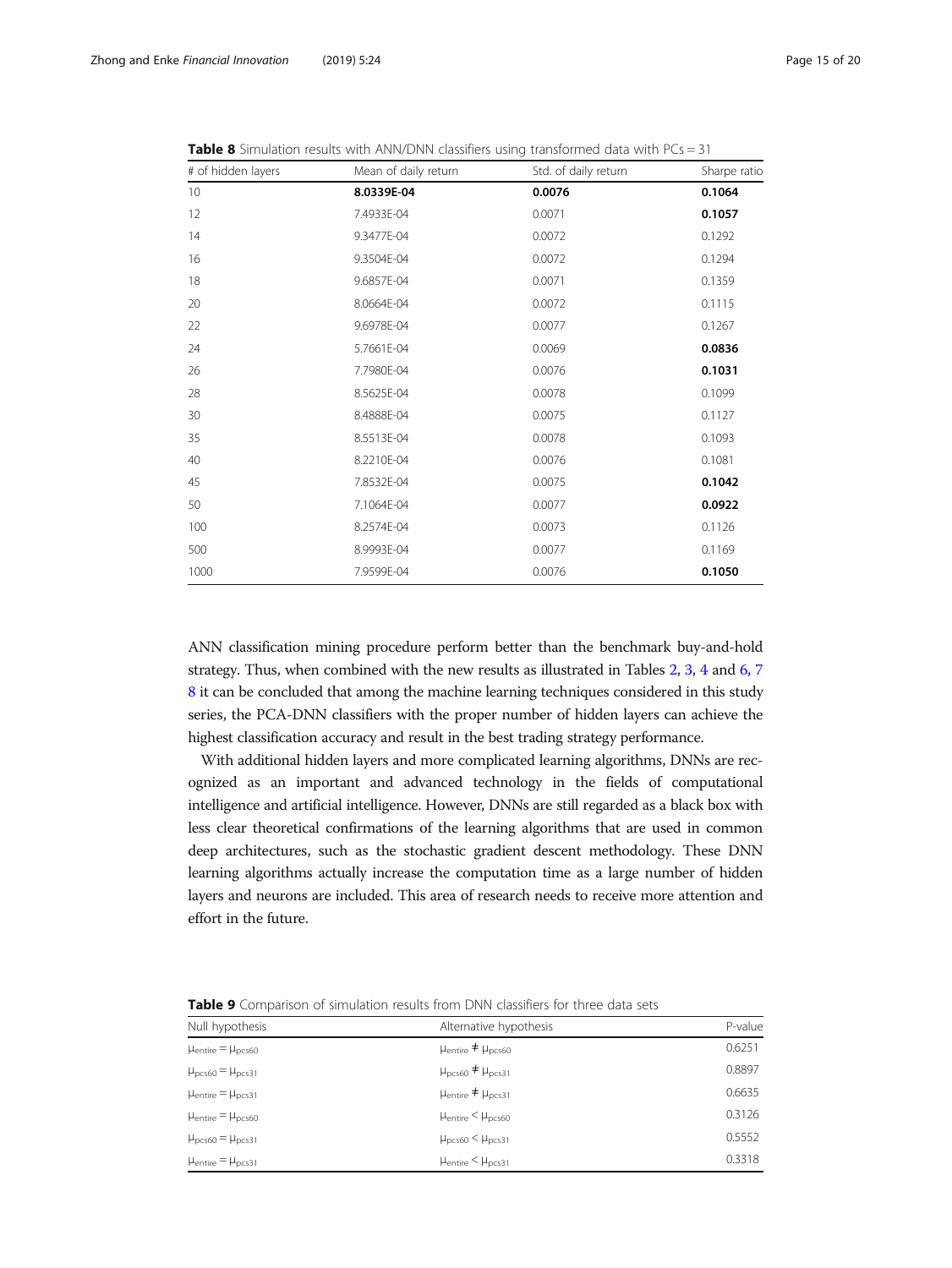# <span id="page-15-0"></span>Appendix

Table 10 The 60 financial and economical features of the raw data

| Group                                               | Name              | Description                                                                                           | Source/Calculation                                                                                                                                                                                                                                                 |
|-----------------------------------------------------|-------------------|-------------------------------------------------------------------------------------------------------|--------------------------------------------------------------------------------------------------------------------------------------------------------------------------------------------------------------------------------------------------------------------|
|                                                     | Date_SPY          | trading dates considered                                                                              | finance.yahoo.com                                                                                                                                                                                                                                                  |
|                                                     | Close_SPY         | closing prices of SPY on the trading<br>days                                                          | finance.yahoo.com                                                                                                                                                                                                                                                  |
| SPY return in current and three previous days       |                   |                                                                                                       |                                                                                                                                                                                                                                                                    |
|                                                     | SPYt              | The return of the SPDR S&P 500 ETF<br>(SPY) in day t.                                                 | finance.yahoo.com<br>$(p(t) - p(t-1))/$<br>$\sqrt{2}$<br>$p(t-1)$                                                                                                                                                                                                  |
|                                                     | SPYt1             | The return of the SPY in day t-1.                                                                     | finance.yahoo.com<br>$(p(t-1) -$<br>$\overline{\phantom{a}}$<br>$p(t-2))/p(t-2)$                                                                                                                                                                                   |
|                                                     | SPY <sub>t2</sub> | The return of the SPY in day t-2.                                                                     | finance.yahoo.com<br>$(p(t-2) -$<br>$\overline{1}$<br>$p(t-3))/p(t-3)$                                                                                                                                                                                             |
|                                                     | SPYt3             | The return of the SPY in day t-3.                                                                     | finance.yahoo.com<br>$(p(t-3) -$<br>$\sqrt{2}$<br>$p(t-4)/p(t-4)$                                                                                                                                                                                                  |
| Relative difference in percentage of the SPY return |                   |                                                                                                       |                                                                                                                                                                                                                                                                    |
|                                                     | RDP5              | The 5-day relative difference in<br>percentage of the SPY.                                            | $(p(t) - p(t-5))/p(t-5) * 100$                                                                                                                                                                                                                                     |
|                                                     | RDP <sub>10</sub> | The 10-day relative difference in<br>percentage of the SPY.                                           | $(p(t) - p(t-10))/p(t-10) * 100$                                                                                                                                                                                                                                   |
|                                                     | RDP15             | The 15-day relative difference in<br>percentage of the SPY.                                           | $(p(t) - p(t-15))/p(t-15) * 100$                                                                                                                                                                                                                                   |
|                                                     | RDP <sub>20</sub> | The 20-day relative difference in<br>percentage of the SPY.                                           | $(p(t) - p(t-20))/p(t-20) * 100$                                                                                                                                                                                                                                   |
| Exponential moving averages of the SPY return       |                   |                                                                                                       |                                                                                                                                                                                                                                                                    |
|                                                     | EMA10             | The 10-day exponential moving<br>average of the SPY.                                                  | $p(t) * (2/(10+1)) +$<br>$EMA10$ (t-1)<br>$*(1-2/(10+1))$                                                                                                                                                                                                          |
|                                                     | EMA <sub>20</sub> | The 20-day exponential moving<br>average of the SPY.                                                  | $p(t) * (2/(20+1))$<br>$EMA20$ (t-1)<br>$+$<br>$*(1-2/(20+1))$                                                                                                                                                                                                     |
|                                                     | EMA50             | The 50-day exponential moving<br>average of the SPY.                                                  | $p(t) * (2/(50+1)) +$<br>EMA50 $(t-1)$<br>$*(1-2/(50+1))$                                                                                                                                                                                                          |
|                                                     | <b>EMA200</b>     | The 200-day exponential moving<br>average of the SPY.                                                 | $p(t) * (2/(200+1)) +$<br>EMA200 (t-1) *<br>$(1-2/(200+1))$                                                                                                                                                                                                        |
| T-bill rates (in day t)                             |                   |                                                                                                       |                                                                                                                                                                                                                                                                    |
|                                                     | T1                | 1-month T-bill rate, secondary<br>market, business days, discount basis.                              | H. 15 Release - Federal Reserve<br>Board of Governors (https://<br>research.stlouisfed.org/fred2/series/<br>DGS5/downloaddata)                                                                                                                                     |
|                                                     | T3                | 3-month T-bill rate, secondary<br>market, business days, discount basis. Board of Governors (https:// | H. 15 Release - Federal Reserve<br>research.stlouisfed.org/fred2/series/<br>DGS5/downloaddata)                                                                                                                                                                     |
|                                                     | T6                | 6-month T-bill rate, secondary<br>market, business days, discount basis.                              | H. 15 Release - Federal Reserve<br>Board of Governors (https://<br>research.stlouisfed.org/fred2/series/<br>DGS5/downloaddata)                                                                                                                                     |
|                                                     | T60               | 5-year T-bill constant maturity rate,<br>secondary market, business days.                             | H. 15 Release - Federal Reserve<br>Board of Governors (https://<br>research.stlouisfed.org/fred2/series/<br>DGS5/downloaddata)                                                                                                                                     |
|                                                     | T120              | 10-year T-bill constant maturity rate,<br>secondary market, business days.                            | H. 15 Release - Federal Reserve<br>Board of Governors(https://<br>research.stlouisfed.org/fred2/series/<br>DGS10?catbc=1&utm_expid=<br>19978471-Srcl7QpGidAURO4vg_Q.1&<br>utm_referrer=https%3A%2F%2<br>Fresearch.stlouisfed.org%2Ffred2%2<br>Frelease%3Frid%3D18) |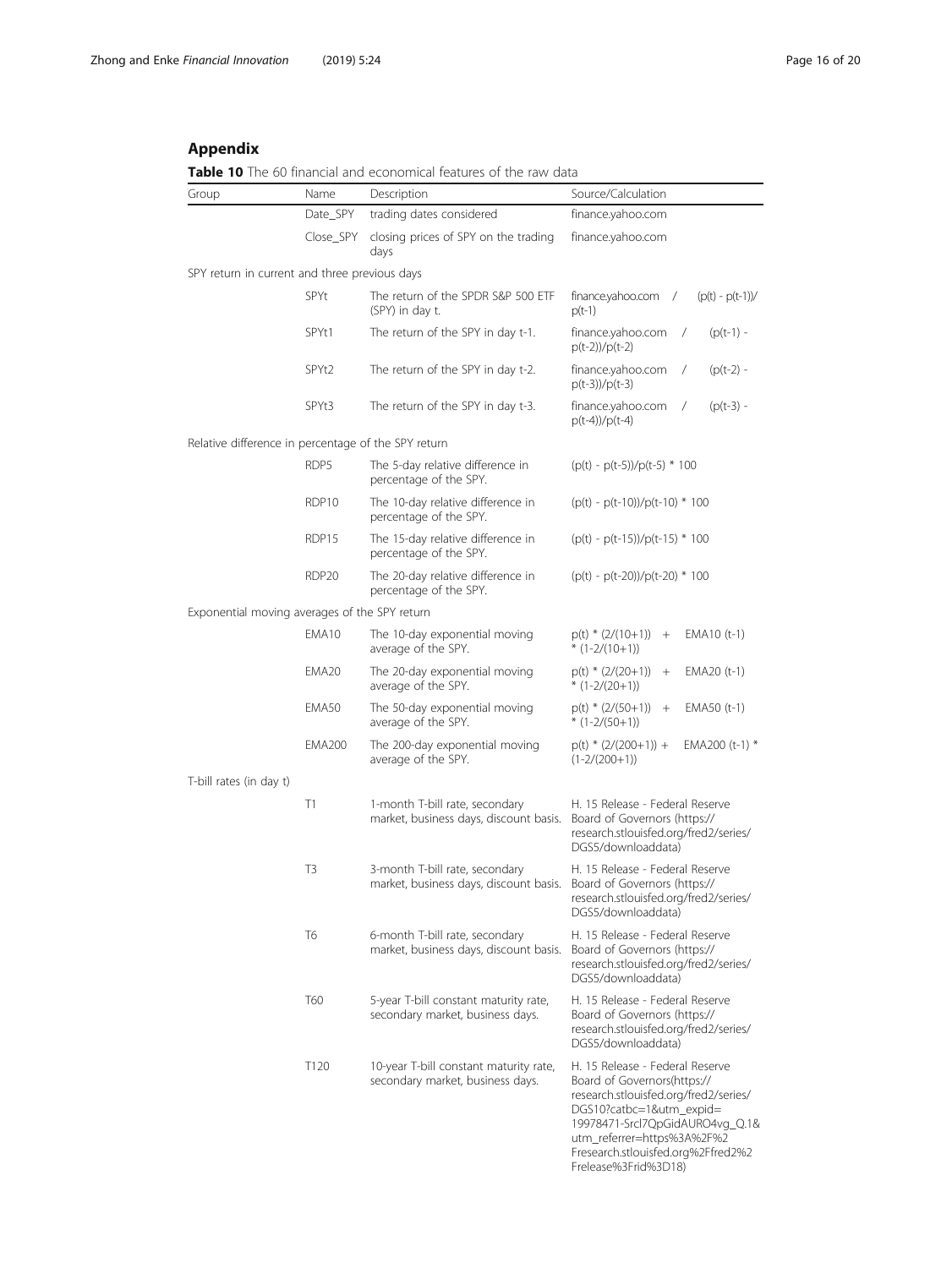|                                                | Name            | <b>Table 10</b> The 60 financial and economical features of the raw data (Continued)                                    | Source/Calculation                                                                                                                                                                                                                                                                                                                                                                                                                                                                                                                                                                                                                                                                                                                                                                                                                                                                                                                                                             |
|------------------------------------------------|-----------------|-------------------------------------------------------------------------------------------------------------------------|--------------------------------------------------------------------------------------------------------------------------------------------------------------------------------------------------------------------------------------------------------------------------------------------------------------------------------------------------------------------------------------------------------------------------------------------------------------------------------------------------------------------------------------------------------------------------------------------------------------------------------------------------------------------------------------------------------------------------------------------------------------------------------------------------------------------------------------------------------------------------------------------------------------------------------------------------------------------------------|
| Group                                          |                 | Description                                                                                                             |                                                                                                                                                                                                                                                                                                                                                                                                                                                                                                                                                                                                                                                                                                                                                                                                                                                                                                                                                                                |
| Certificate of deposit rates (in day t)        | CD1             | Average rate on 1-month neogtiable<br>certificates of deposit (secondary<br>market), quoted on an investment<br>basis.  | H. 15 Release - Federal Reserve<br>Board of Governors                                                                                                                                                                                                                                                                                                                                                                                                                                                                                                                                                                                                                                                                                                                                                                                                                                                                                                                          |
|                                                | CD <sub>3</sub> | Average rate on 3-month neogtiable<br>certificates of deposit (secondary<br>market), quoted on an investment<br>basis.  | H. 15 Release - Federal Reserve<br>Board of Governors                                                                                                                                                                                                                                                                                                                                                                                                                                                                                                                                                                                                                                                                                                                                                                                                                                                                                                                          |
|                                                | CD <sub>6</sub> | Average rate on 6-month neogtiable<br>certificates of deposit (secondary<br>market), quoted on an investment<br>basis.  | H. 15 Release - Federal Reserve<br>Board of Governors                                                                                                                                                                                                                                                                                                                                                                                                                                                                                                                                                                                                                                                                                                                                                                                                                                                                                                                          |
| Financial and economical indicators (in day t) |                 |                                                                                                                         |                                                                                                                                                                                                                                                                                                                                                                                                                                                                                                                                                                                                                                                                                                                                                                                                                                                                                                                                                                                |
|                                                | Oil             | Relative change in the price of the<br>crude oil (Cushing, OK WTI Spot<br>Price FOB (dollars per barrel)).              | Energy Inormation Administration,<br>http://tonto.eia.doe.gov/dnav/pet/hist/<br>rwtcd.htm (work on cleaning the price<br>column first using the SPY dates as<br>control, then cal the relative change)                                                                                                                                                                                                                                                                                                                                                                                                                                                                                                                                                                                                                                                                                                                                                                         |
|                                                | Gold            | Relative change in the gold price                                                                                       | usagold.com (use FireFox to Select<br>All, then copy and paste to an Excel<br>file) (the dates used by USAGOLD<br>are not matching with the SPY<br>prices from yahoo.finance. For<br>example, after 06/09/2004. We still<br>clean/make up/delete the gold<br>prices based on the dates of SPY<br>prices from finance.yahoo.com. Use<br>the same procedure in the whole<br>data set: Take the average of the<br>two closest data with the missing<br>one in the middle. Then delete the<br>mismatching one, and cal the<br>relatvie difference as before. Another<br>example, the data in 2011, all Friday's<br>prices were recorded as Sunday's<br>prices, so we estimated Friday's<br>prices with the average of Thursday<br>and Sunday's prices. Then deleted<br>Sunday's prices. If there are n<br>continuous values missing, then take<br>the average of the n available values<br>on each side of these n missing<br>values, use the average for all n<br>missing values) |
|                                                | CTB3M           | Change in the market yield on US<br>Treasury securities at 3-month<br>constant maturity, quoted on<br>investment basis. | H. 15 Release - Federal Reserve<br>Board of Governors                                                                                                                                                                                                                                                                                                                                                                                                                                                                                                                                                                                                                                                                                                                                                                                                                                                                                                                          |
|                                                | CTB6M           | Change in the market yield on US<br>Treasury securities at 6-month<br>constant maturity, quoted on<br>investment basis. | H. 15 Release - Federal Reserve<br><b>Board of Governors</b>                                                                                                                                                                                                                                                                                                                                                                                                                                                                                                                                                                                                                                                                                                                                                                                                                                                                                                                   |
|                                                | CTB1Y           | Change in the market yield on US<br>Treasury securities at 1-year constant<br>maturity, quoted on investment basis.     | H. 15 Release - Federal Reserve<br><b>Board of Governors</b>                                                                                                                                                                                                                                                                                                                                                                                                                                                                                                                                                                                                                                                                                                                                                                                                                                                                                                                   |
|                                                | CTB5Y           | Change in the market yield on US<br>Treasury securities at 5-year constant<br>maturity, quoted on investment basis.     | H. 15 Release - Federal Reserve<br>Board of Governors                                                                                                                                                                                                                                                                                                                                                                                                                                                                                                                                                                                                                                                                                                                                                                                                                                                                                                                          |
|                                                | CTB10Y          | Change in the market yield on US<br>Treasury securities at 10-year                                                      | H. 15 Release - Federal Reserve<br>Board of Governors                                                                                                                                                                                                                                                                                                                                                                                                                                                                                                                                                                                                                                                                                                                                                                                                                                                                                                                          |

|  |  |  | <b>Table 10</b> The 60 financial and economical features of the raw data <i>(Continued)</i> |  |  |  |
|--|--|--|---------------------------------------------------------------------------------------------|--|--|--|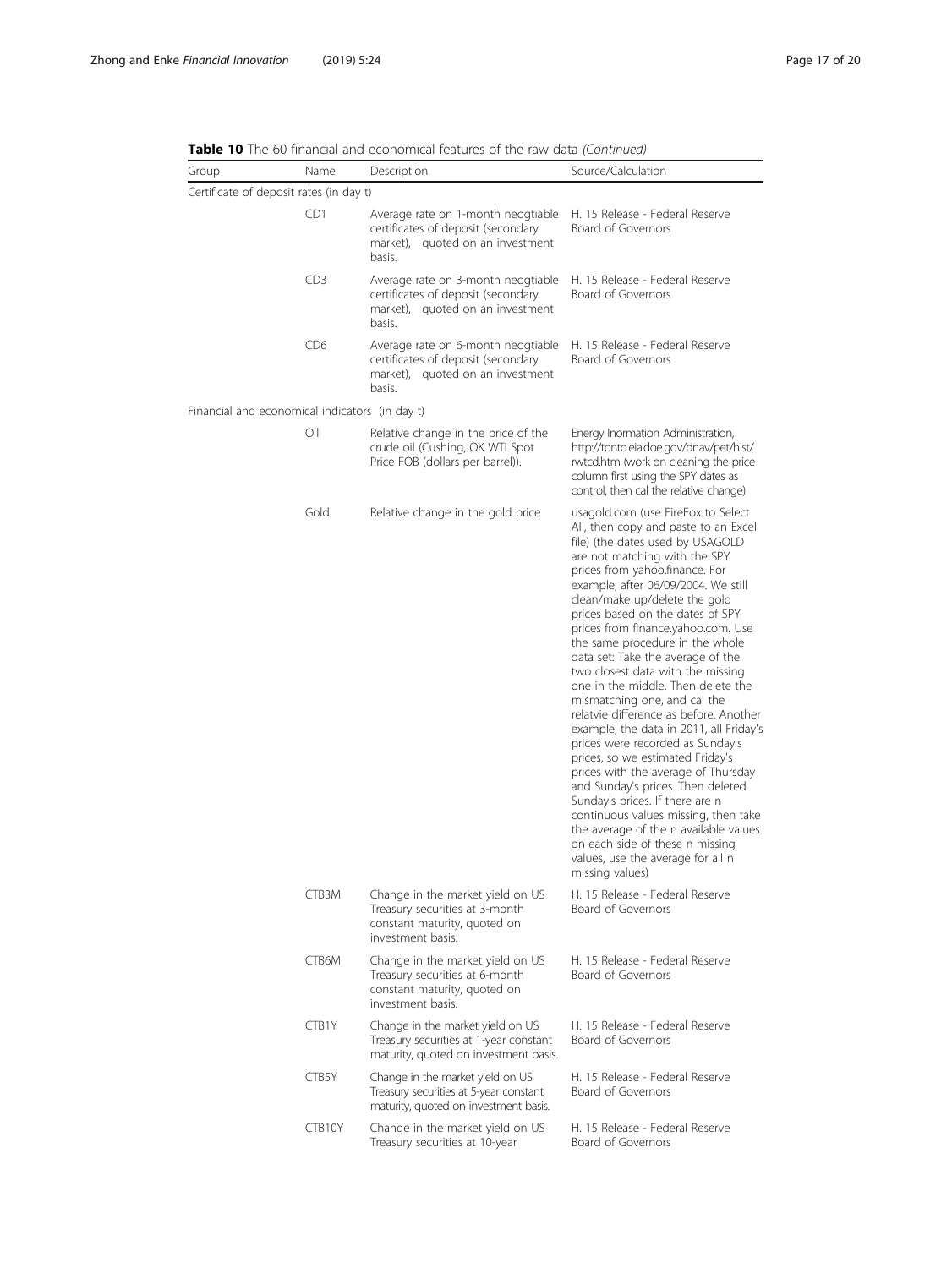| Group                            | Name            | Description                                                                               | Source/Calculation                                                                                           |
|----------------------------------|-----------------|-------------------------------------------------------------------------------------------|--------------------------------------------------------------------------------------------------------------|
|                                  |                 | constant maturity, quoted on<br>investment basis.                                         |                                                                                                              |
|                                  | AAA             | Change in the Moody's yield on<br>seasoned corporate bonds - all<br>industries, Aaa.      | H. 15 Release - Federal Reserve<br>Board of Governors                                                        |
|                                  | BAA             | Change in the Moody's yield on<br>seasoned corporate bonds - all<br>industries, Baa.      | H. 15 Release - Federal Reserve<br>Board of Governors                                                        |
| The term and default spreads     |                 |                                                                                           |                                                                                                              |
|                                  | TE1             | Term spread between T120 and T1.                                                          | $TE1 = T120 - T1$                                                                                            |
|                                  | TE <sub>2</sub> | Term spread between T120 and T3.                                                          | $TE2 = T120 - T3$                                                                                            |
|                                  | TE3             | Term spread between T120 and T6.                                                          | $TE3 = T120 - T6$                                                                                            |
|                                  | TE <sub>5</sub> | Term spread between T3 and T1.                                                            | $TE5 = T3 - T1$                                                                                              |
|                                  | TE6             | Term spread between T6 and T1.                                                            | $TE6 = T6 - T1$                                                                                              |
|                                  | DE <sub>1</sub> | Default spread between BAA and AAA.                                                       | $DE1 = BAA - AAA$                                                                                            |
|                                  | DE <sub>2</sub> | Default spread between BAA and<br>T <sub>120</sub> .                                      | $DE2 = BAA - T120$                                                                                           |
|                                  | DE4             | Default spread between BAA and T6.                                                        | $DE4 = BAA - T6$                                                                                             |
|                                  | DE5             | Default spread between BAA and T3.                                                        | $DE5 = BAA - T3$                                                                                             |
|                                  | DE <sub>6</sub> | Default spread between BAA and T1.                                                        | $DE6 = BAA - T1$                                                                                             |
|                                  | DE7             | Default spread between CD6 and T6.                                                        | $DE7 = CD6 - T6$                                                                                             |
|                                  |                 | Exchange rate between USD and four other currencies (in day t)                            |                                                                                                              |
|                                  | USD_Y           | Relative change in the exchange rate<br>between US dollar and Japanese yen.               | http://www.investing.com/<br>currencies/usd-jpy-historical-data                                              |
|                                  | USD_GBP         | Relative change in the exchange rate<br>between US dollar and British pound.              | http://www.investing.com/currencies/<br>gbp-usd-historical-data (then, take the<br>opposites to the changes) |
|                                  | USD_CAD         | Relative change in the exchange rate<br>between US dollar and Canadian dollar.            | http://www.investing.com/<br>currencies/usd-cad-historical-data                                              |
|                                  | USD_CNY         | Relative change in the exchange rate<br>between US dollar and Chinese Yuan<br>(Renminbi). | http://www.investing.com/<br>currencies/usd-cny-historical-data                                              |
|                                  |                 | The return of the other seven world major indices (in day t)                              |                                                                                                              |
|                                  | <b>HSI</b>      | Hang Seng index return in day t.                                                          | finance.yahoo.com                                                                                            |
|                                  | <b>SSE</b>      | Shang Hai Stock Exchange<br>Composite Composite index return in day t.                    | finance.yahoo.com                                                                                            |
|                                  | <b>FCHI</b>     | CAC 40 index return in day t.                                                             | finance.yahoo.com                                                                                            |
|                                  | <b>FTSE</b>     | FTSE 100 index return in day t.                                                           | finance.yahoo.com                                                                                            |
|                                  | <b>GDAXI</b>    | DAX index return in day t.                                                                | finance.yahoo.com                                                                                            |
|                                  | DЛ              | Dow Jones Industrial Average index<br>return in day t.                                    | finance.yahoo.com(no download<br>function for this one);<br>measuringworth.com/datasets/DJA/<br>result.php   |
|                                  | IXIC            | NASDAQ Composite index return in<br>day t.                                                | finance.yahoo.com                                                                                            |
| SPY trading volume<br>(in day t) | - V             | Relative change in the trading<br>volume of S&P 500 index (SPY)                           | finance.yahoo.com                                                                                            |
|                                  |                 | The return of the eight big companies in S&P 500 (in day t)                               |                                                                                                              |
|                                  | AAPL            | Apple Inc stock return in day t.                                                          | finance.yahoo.com                                                                                            |
|                                  | <b>MSFT</b>     | Microsoft stock return in day t.                                                          | finance.yahoo.com                                                                                            |

Table 10 The 60 financial and economical features of the raw data (Continued)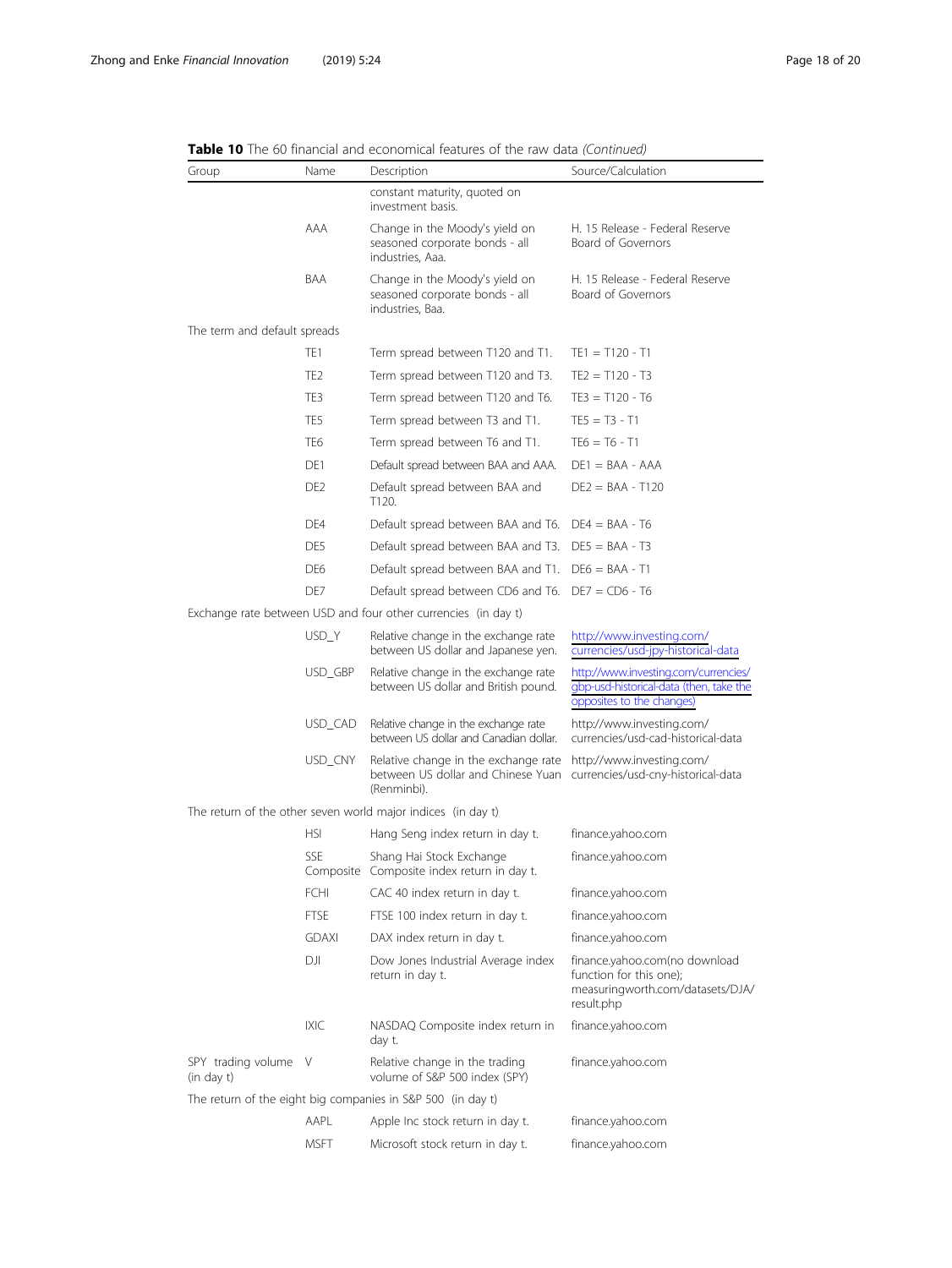| <b>Table 10</b> The 60 financial and economical features of the raw data (Continued) |  |  |  |  |
|--------------------------------------------------------------------------------------|--|--|--|--|
|--------------------------------------------------------------------------------------|--|--|--|--|

| Group | Name       | Description                                                     | Source/Calculation |
|-------|------------|-----------------------------------------------------------------|--------------------|
|       | <b>XOM</b> | Exxon Mobil stock return in day t.                              | finance.yahoo.com  |
|       | GE         | General Electric stock return in day t.                         | finance.yahoo.com  |
|       | JNJ        | Johnson and Johnson stock return in finance.yahoo.com<br>day t. |                    |
|       | <b>WFC</b> | Wells Fargo stock return in day t.                              | finance.yahoo.com  |
|       | AMZN       | Amazon.com Inc stock return in day t.                           | finance.yahoo.com  |
|       | <b>JPM</b> | JPMorgan Chase & Co stock return in finance.yahoo.com<br>day t. |                    |

#### Abbreviations

ANN: Artificial Neural Network; DNN: Deep Neural Network; PCA: Principal Component Analysis

#### Acknowledgements

The authors would like to acknowledge the Laboratory for Investment and Financial Engineering and the Department of Engineering Management and Systems Engineering at the Missouri University of Science and Technology for their financial support and the use of their facilities.

#### Funding

Post-doctoral funding was provided for Dr. Xiao Zhong by the Department of Engineering Management and Systems Engineering at the Missouri University of Science and Technology.

#### Availability of data and materials

Upon publication, publication data will be made available at [http://web.mst.edu/~enke/main\\_publications.html](http://web.mst.edu/~enke/main_publications.html) and/or the Missouri University of Science and Technology Scholars Mine data repository [\(http://scholarsmine.mst.edu/\)](http://scholarsmine.mst.edu/).

#### Authors' contributions

XZ contributed to the neural network model development and coding, input dataset preprocessing, model testing, and trading simulation. DE contributed to the neural network model development, input data selection, and trading strategy development. Both authors read and approved the final manuscript.

#### Authors' information

Dr. Xiao Zhong [\(xzhong@clarku.edu](mailto:xzhong@clarku.edu)) received her B.S. in Computer Software, her Ph.D. in Computer Science and Technology, her M.S. in Applied Statistics and Financial Mathematics, and a Ph.D. in Mathematics with emphasis in Statistics from Shandong University in 1994, Zhejiang University in 2001, Worcester Polytechnic Institute in 2004 and 2010, and the Missouri University of Science and Technology in 2015, respectively. She worked as a postdoctoral associate at the Department of Computer Science and Technology of Tsinghua University and Whitehead Institute of Massachusetts Institute of Technology, as well as within the Laboratory for Investment and Financial Engineering at Missouri S&T. Dr. Zhong is currently a Visiting Assistant Professor at Clark University. Her research interests include artificial intelligence, pattern recognition, data mining, and statistical applications in finance, economics, engineering, and biology.

Dr. David Enke [\(enke@mst.edu](mailto:enke@mst.edu)) received his B.S. in Electrical Engineering and M.S. and Ph.D. in Engineering Management, all from the University of Missouri - Rolla. He is a Professor of Engineering Management and Systems Engineering at the Missouri University of Science and Technology, as well as the director of the Laboratory for Investment and Financial Engineering. His research interests are in the areas of investments, derivatives, financial engineering, financial risk management, portfolio management, algorithmic trading, hedge funds, financial forecasting, volatility forecasting, neural network modeling and computational intelligence. He has published over 100 journal articles, book chapters, refereed conference proceedings and edited books, primarily in the above research areas.

#### Ethics approval and consent to participate

Both authors give their approval and consent to participate.

#### Consent for publication

Both authors give their consent for publication.

#### Competing interests

The authors declare that they have no competing interests.

#### Publisher's Note

Springer Nature remains neutral with regard to jurisdictional claims in published maps and institutional affiliations.

#### Author details

<sup>1</sup>Graduate School of Management, Clark University, 313B Carlson Hall, 950 Main Street, Worcester, MA 01610, USA. 2 Laboratory for Investment and Financial Engineering, Department of Engineering Management and Systems